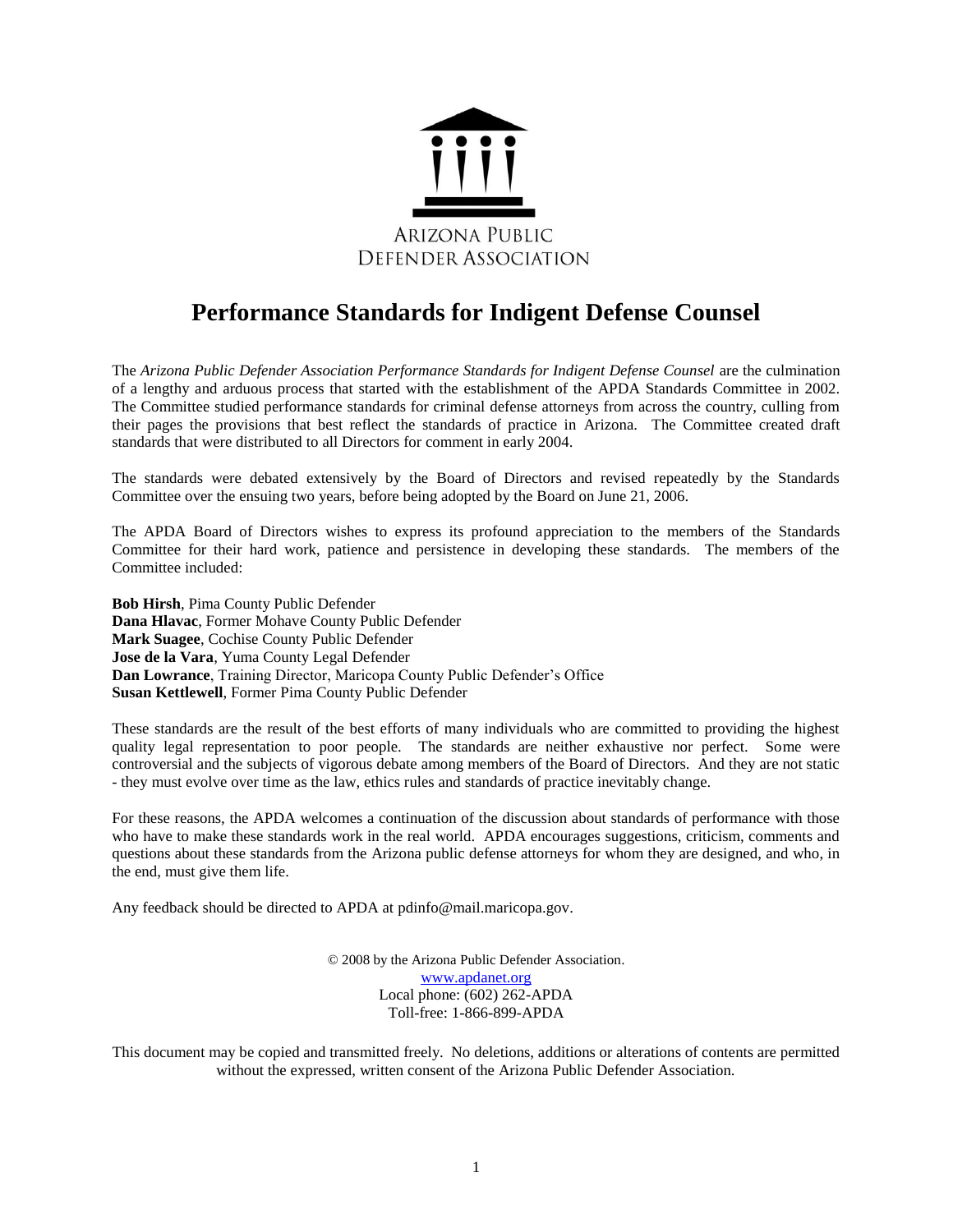

# **Performance Standards for Indigent Defense Counsel**

# **I. ROLE OF DEFENSE COUNSEL**

Counsel's role in the criminal justice system is to ensure that the interests and rights of the client are fully protected and advanced. Counsel should seek the lawful objectives of the client and should not substitute counsel's judgment for that of the client in those case decisions that are the responsibility of the client. In order to achieve these goals:

A. Counsel is ordinarily bound by the client's definition of his or her interests and should not substitute counsel's judgment for that of the client regarding the objectives of the representation;

B. Counsel should advise the client regarding the probable success and consequences of adopting any posture in the proceedings and give the client the information necessary to make an informed decision;

C. Counsel should consult with the client regarding the assertion or waiver of any right or position of the client;

D. Counsel should consult with the client as to the strategy and means by which the client's objectives are to be pursued and exercise his or her professional judgment concerning technical and legal tactical issues involved in the representation;

E. Counsel should not allow counsel's personal opinion of the client's guilt to affect the caliber and quality of the representation provided;

F. Counsel should not allow the client's financial status to affect the quality and caliber of representation provided. Indigent clients are entitled to the same zealous representation as clients capable of paying an attorney;

G. Counsel must know and adhere to all applicable ethical opinions and standards. If in doubt about ethical issues in a case, counsel should seek guidance from other experienced counsel or from the State Bar Ethics Committee;

H. Counsel must comply with all the rules of the court. Where appropriate, counsel shall consider a legal challenge to inappropriate rules and/or opinions;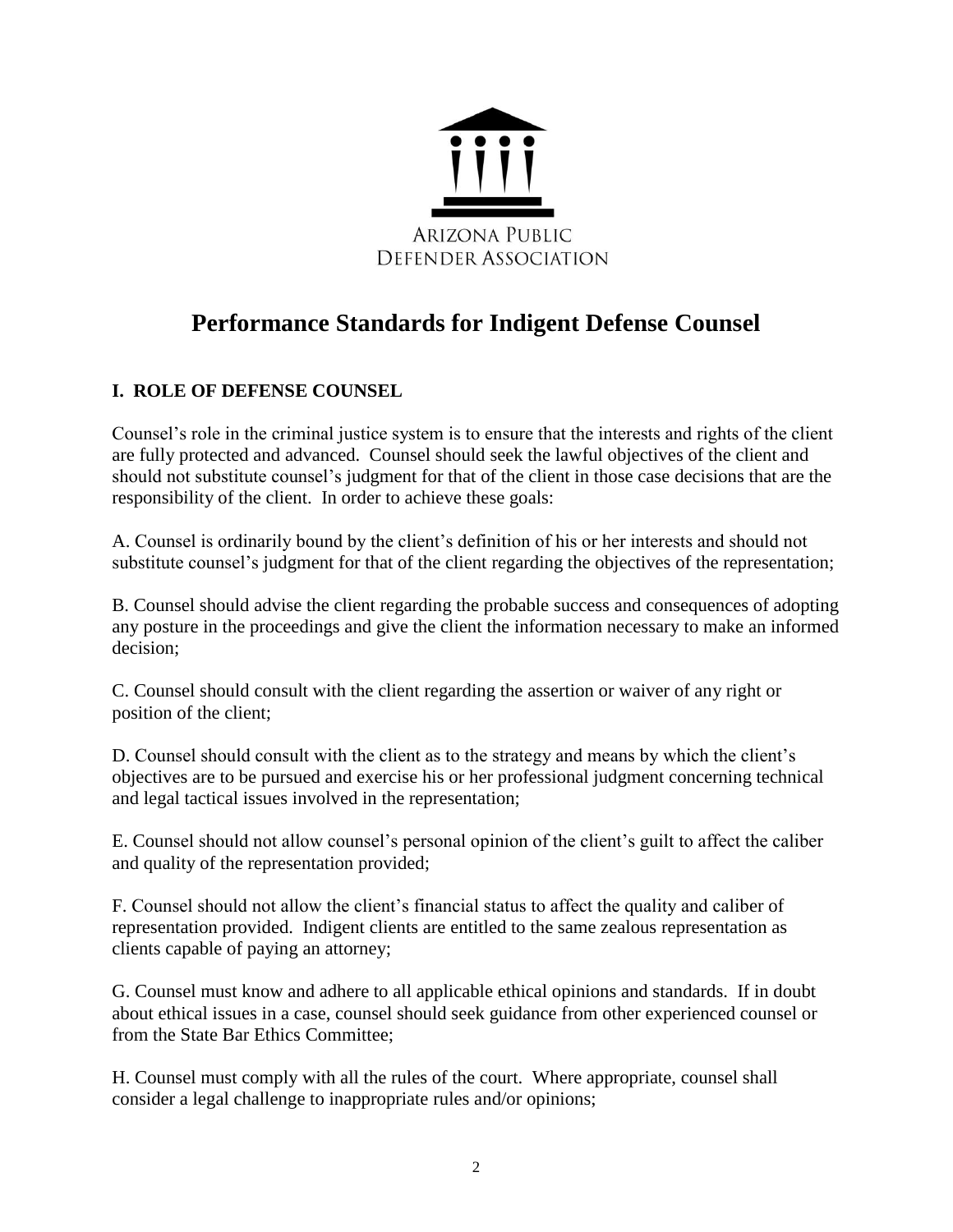I. Counsel should interpret any good-faith ambiguities in the law or legal opinions in the light most favorable to the client.

# **II. ATTORNEY QUALIFICATIONS**

# **A. Adequate Training and Experience**

To provide Competent Representation counsel must:

1. Be familiar with Arizona criminal law and procedure, including changes and developments in the law;

2. Participate in skills training and education programs in order to maintain and enhance skills. At least ten of the 15 hours of continuing legal education required of Arizona attorneys should be in the area of criminal or juvenile defense for those attorneys who handle a substantial indigent criminal defense practice;

3. Have sufficient experience to provide competent representation for the particular type of case or client prior to undertaking representation;

4. Accept more serious and complex criminal cases only after having experience and/or training in less complex criminal matters;

5. Where possible, consult with more experienced attorneys to acquire knowledge and familiarity with all facets of criminal representation, including serving as co-counsel to more experienced attorneys when possible;

6. Become familiar with local practices of prosecutors and those judges before whom counsel will be likely to appear.

# **B. Adequate Time and Resources**

1. Counsel should not carry a workload that by reason of its excessive size or complexity interferes with the rendering of quality representation, endangers the client's interest in the speedy disposition of charges, or may lead to the breach of professional obligations;

2. If counsel is unable to offer quality representation in a particular case due to total caseload or the complexity of the particular case, counsel shall immediately advise his/her supervisor who shall review the situation to ensure that the client receives quality representation. If counsel is not employed by an established indigent defense agency, or if counsel's supervisor does not take action in response to counsel's expressed inability to render quality representation, the inability to provide quality representation to a client shall be brought to the attention of the court by moving to withdraw or by seeking appointment of co-counsel to assist in the representation;

3. Counsel should not accept employment for the purpose of delaying trial;

4. Counsel should have adequate support personnel available when necessary to assist counsel in rendering effective representation, including but not limited to secretarial assistants, criminal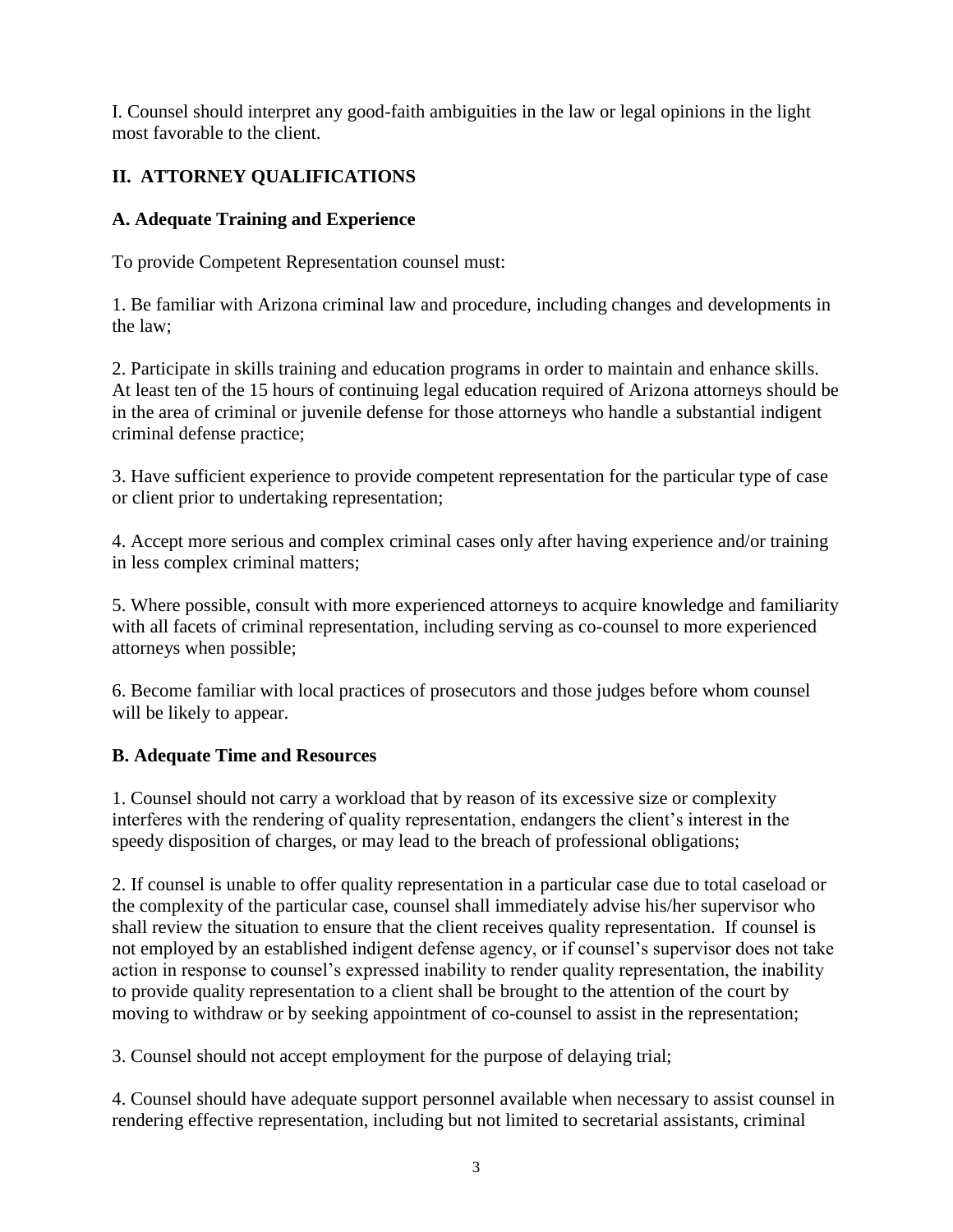investigators, legal assistants, law clerks (or legal research tools), and mitigation specialists;

5. Counsel must maintain a professional office in which to consult with clients and witnesses;

6. Counsel must maintain a system for receiving collect telephone calls from incarcerated clients.

# **III. ATTORNEY OVERALL RESPONSIBILITIES**

# **A. Acting Diligently and Promptly**

1. Counsel should act with reasonable diligence and promptness in representing a client;

2. Counsel should avoid unnecessary delay in the disposition of cases.

3. Counsel should be punctual in court attendance and in the submission of all motions, briefs, and other papers. Defense counsel should emphasize to the client and all witnesses the importance of punctuality in attendance in court;

4. Counsel should not intentionally misrepresent facts or otherwise mislead the court in order to obtain a continuance;

5. Counsel should not intentionally use procedural devices for delay for which there is no legitimate basis.

### **B. Acting Ethically**

1. Although counsel's primary and most fundamental responsibility is to promote and protect the best interests of the client, it is nonetheless counsel's duty to know and be guided by the standards of professional conduct as set forth in Supreme Court Rule 42. The functions and duties of defense counsel are the same whether counsel is assigned, privately retained, or serving in a public defender agency;

2. Counsel shall not represent co-defendants in the same case;

3. Counsel shall not accept appointment to any cases which potentially place counsel or any other attorneys in the same agency in danger of violating standards of professional responsibility;

4. Counsel should not intentionally misrepresent matters of fact or law to the court;

5. Counsel should disclose to the tribunal legal authority in the controlling jurisdiction known to defense counsel to be directly adverse to the position of the accused and not disclosed by the prosecutor;

6. Counsel should not knowingly make false statements concerning the evidence in the course of plea discussions with the prosecutor;

7. Counsel should not seek concessions favorable to one client by an agreement which is detrimental to the legitimate interests of a client in another case;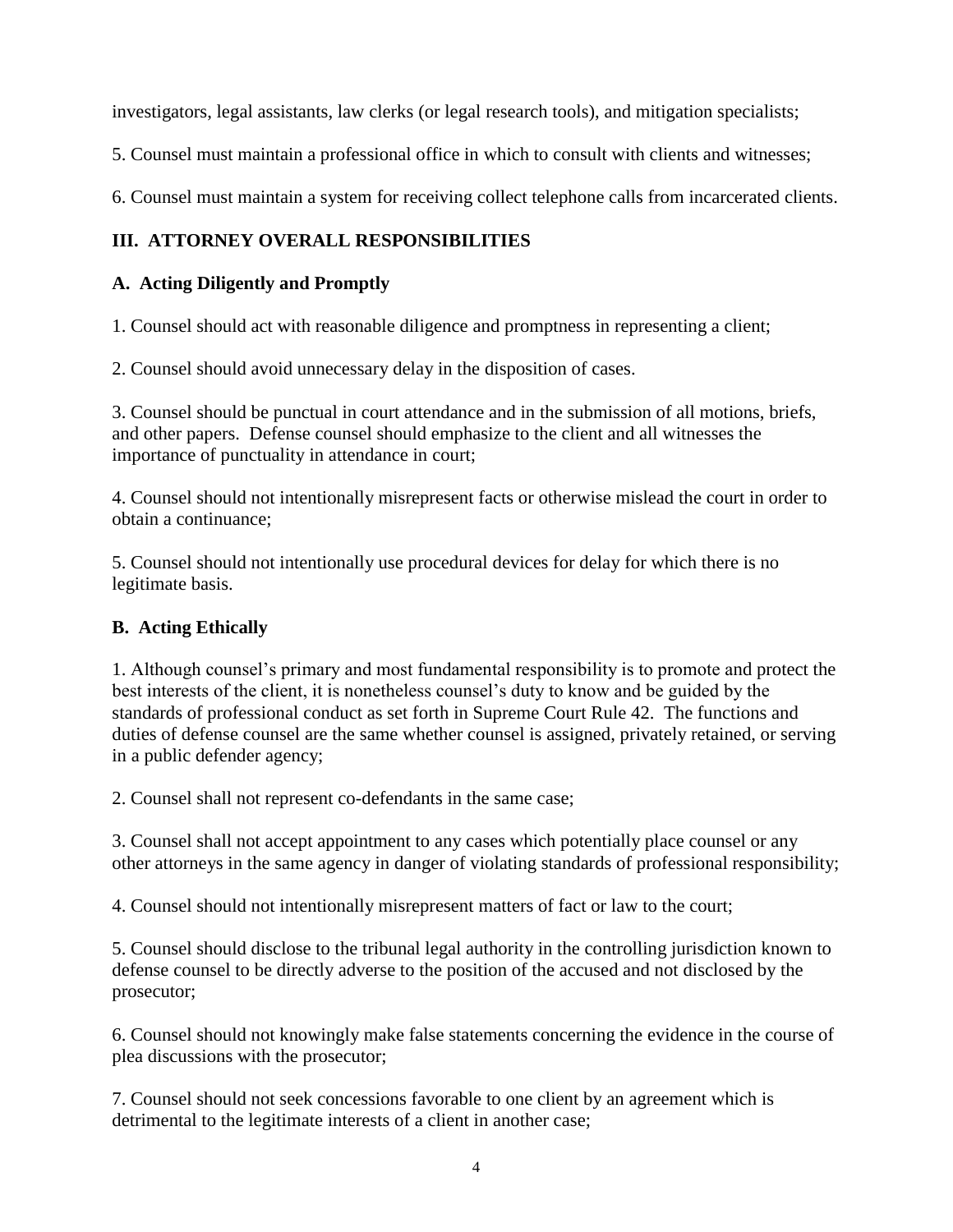8. Counsel should not execute any directive of the client which does not comport with the law or Arizona ethical standards.

# **C. Refraining from Making Prejudicial Out-of-Court Statements**

Counsel should not make or authorize the making of an extrajudicial statement that a reasonable person would expect to be disseminated by means of public communication if defense counsel knows or reasonably should know that it will have a substantial likelihood or prejudicing a criminal proceeding.

# **D. Identifying and Resolving Conflicts of Interest**

1. Representing Co-defendants: Except for preliminary matters such as initial hearings or applications for bail, defense attorneys who are associated in practice should not undertake to defend more than one defendant in the same criminal case if the duty to one of the defendants may conflict with the duty to another. The potential for conflict of interest in representing multiple defendants is so grave that ordinarily defense counsel should decline to act for more than one of several co-defendants;

2. Counsel who has formerly represented a co-defendant should not thereafter use information related to the former representation to the disadvantage of the former client unless the information has become generally known or the ethical obligation of confidentiality otherwise does not apply;

3. Counsel should not defend a criminal case in which counsel's fellow Public Defender, partner or other professional associate is or has been the prosecutor in the same case;

4. Counsel should not represent a criminal defendant in a jurisdiction in which he or she is also a prosecutor;

5. Counsel who formerly participated personally and substantially in the prosecution of a defendant should not thereafter represent any person in the same or a substantially related matter.

6. Counsel should seek recusal of the assigned prosecutor and/or the entire prosecutor's office if the assigned prosecutor previously participated personally and substantially in the defense of a defendant;

7. Counsel who is related to a prosecutor as parent, child, sibling or spouse should not represent a client in a criminal matter where defense counsel knows the government is represented in the matter by such prosecutor;

8. Counsel who has a significant personal or financial relationship with a prosecutor shall not represent a client in a criminal matter where defense counsel knows the government is represented in the matter by such prosecutor, except upon consent by the client after consultation regarding the relationship;

9. Counsel should not withdraw solely on the basis of a personality conflict with the client or a difference of opinion as to how to proceed in the case unless required by the Rules of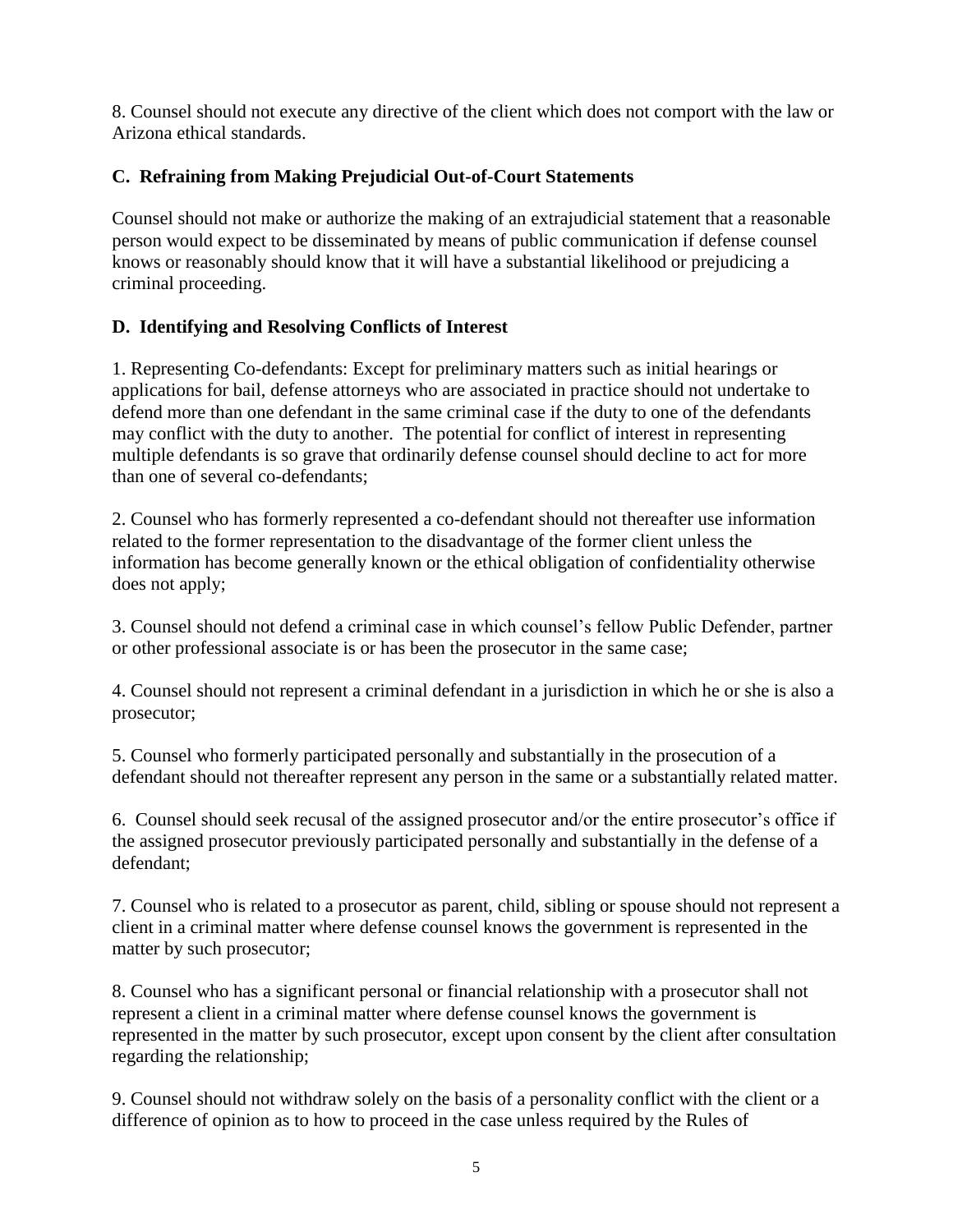Professional Conduct;

10. The filing of a Rule 32 petition or appeal alleging ineffective assistance of counsel, or a bar complaint against counsel concerning his or her quality of representation, shall not create a conflict of interest *per se*, as to do so would encourage the filing of frivolous complaints when the client is unable to secure counsel of his/her choice. Withdrawal by counsel should occur if:

a. ordered by the court;

b. the filing or existence of the bar complaint/Rule 32/appeal will interfere with counsel's ability to adequately represent the client;

c. the client has filed a civil lawsuit against counsel alleging malpractice;

d. a finding of probable cause has been made regarding the pending bar complaint;

e. counsel is scheduled to testify against the client at a Rule 32 proceeding or motion for new trial alleging ineffective assistance of counsel.

#### **IV. LAWYER-CLIENT RELATIONSHIP**

#### **A. Meeting with Client as Soon as Practicable**

1. As soon as practicable after being retained or appointed, and within 48 hours if the client is in custody, counsel should contact the client and conduct an initial client interview;

2. The initial interview with the client should occur in person, in an appropriate and private setting;

3. Counsel should endeavor to establish a relationship of trust and open communication with the client and should diligently advocate the client's position within the bounds of the law and the Rules of Professional Responsibility.

#### **B. Preparing for the Initial Client Interview**

Prior to conducting the initial interview, counsel should, where possible:

1. Be familiar with the elements of the offense and the potential punishment, where the charges against the client are already known;

2. Obtain copies of any relevant documents which are available, including copies of any charging documents, recommendations and reports made by pretrial services agencies concerning pretrial release, and law enforcement reports that might be available;

3. Be familiar with the legal criteria for determining pretrial release and the procedures that will be followed in setting or reviewing those conditions;

4. Be familiar with the different types of pretrial release conditions that might be set and whether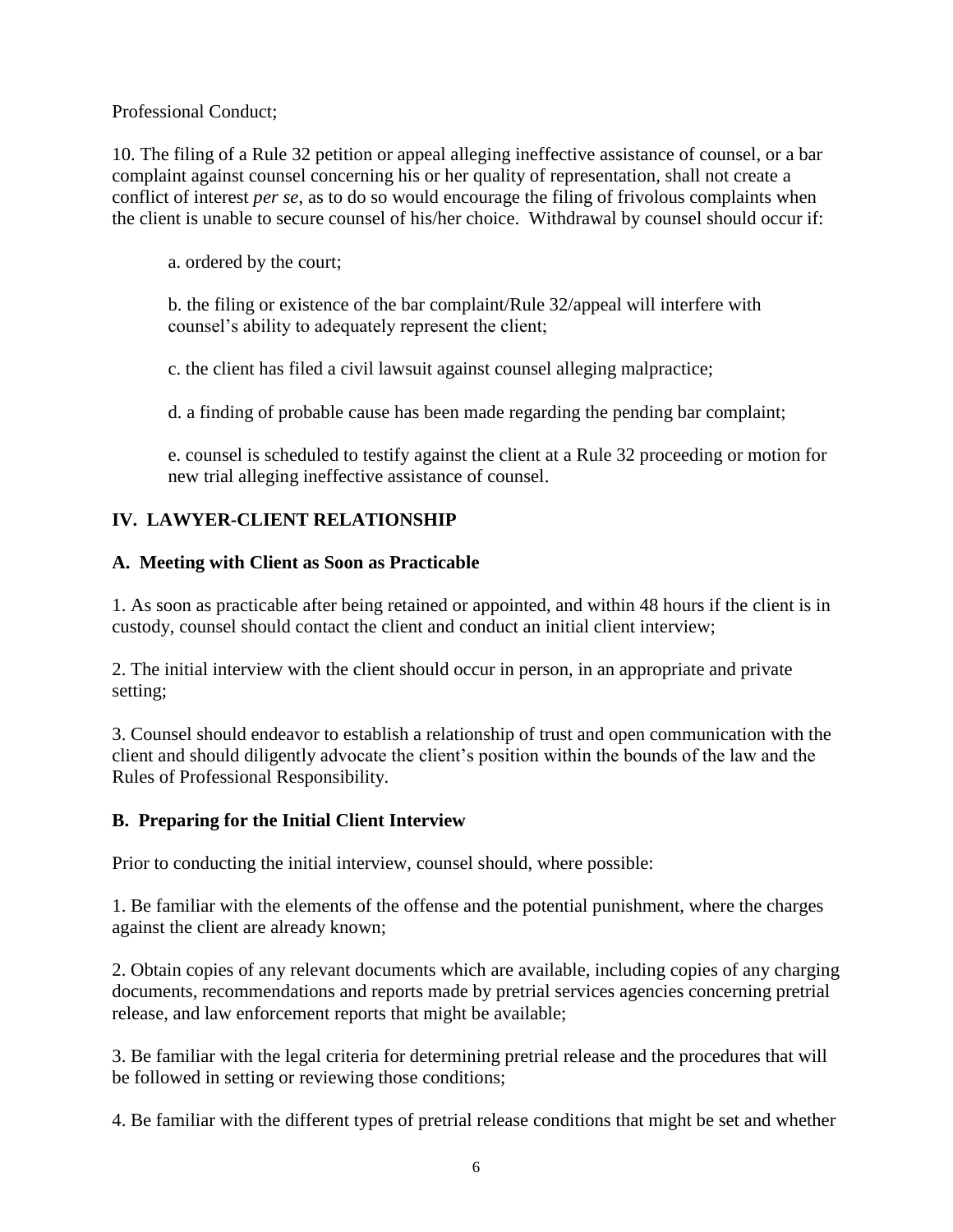private or public agencies are available to act as custodian for the client's release;

5. Be familiar with methods for posting bond and the ability of counsel to assist with that process.

# **C. Conducting the Initial Client Interview**

The purpose of the initial interview is both to inform the client of the charges and possible penalties and to acquire information from the client concerning pretrial release. Counsel should ensure at this and all successive interviews and proceedings that barriers to communication, such as differences in language, literacy, or competency, be overcome.

1. At the initial interview, counsel should obtain the following types of information from the client which may assist in obtaining the client's release:

a. The client's ties to the community, including the length of time he or she has lived at the current and former addresses, family relationships, immigration status (if applicable), employment record and history;

b. The client's physical and mental health, education and armed forces records;

c. The client's immediate medical needs;

d. The client's past criminal records, if any, including arrests and convictions for adult and juvenile offenses and prior record of court appearances or failure to appear in court. Counsel should also determine whether the client has any pending charges and also whether the client is on probation or parole and the client's past or present performance under supervision;

e. The ability of the client to meet any financial conditions of release;

f. The names of individuals or other sources that counsel can contact to verify the information provided by the client. Counsel should obtain the permission of the client to contact these individuals.

2. Whenever possible or prudent, counsel should use the initial interview to gather additional information relevant to preparation of the defense. Such information may include but is not limited to:

a. The facts surrounding the allegations against or affecting the client. Counsel must use caution and discretion in committing the client to a version of the facts story this early in the process;

b. Any possible witnesses who should be located;

c. Any evidence of improper conduct by the police or other investigative agencies, juvenile or mental health departments or the prosecution which may affect the client's rights;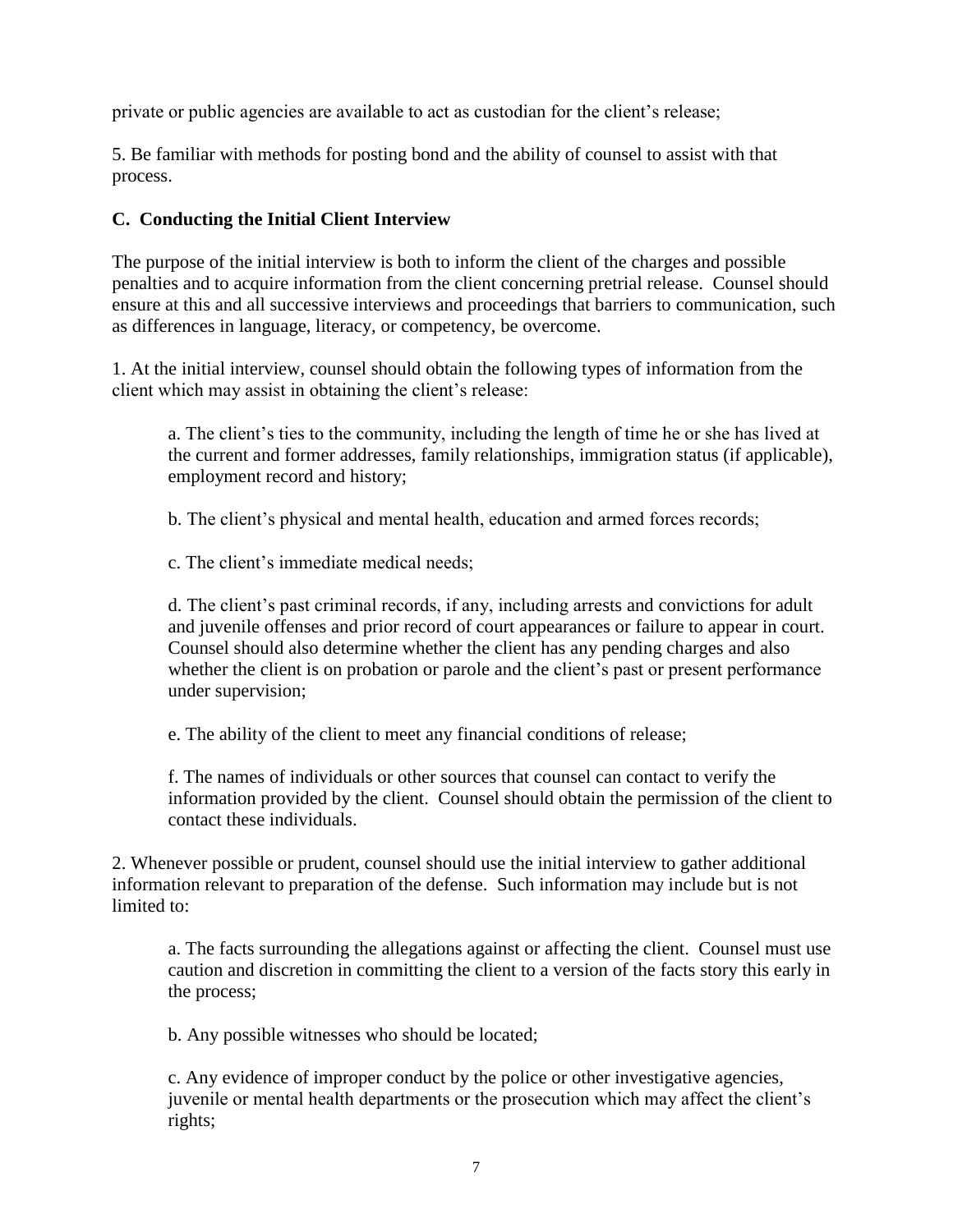d. Any evidence that should be preserved, including photographs of any injuries which may have occurred to the client during the course of the incident or the arrest;

e. Any evidence of the client's competence to stand trial and/or mental state at the time of the offense.

3. Information that may be provided to the client includes, but is not limited to:

a. The nature of the allegations, what the state must prove, and the likely and maximum potential consequences, to the extent known at the time of the initial interview;

b. The role of defense counsel and the defense function;

c. An explanation of the attorney-client privilege and instructions not to talk to anyone about the facts of the case without first consulting with the attorney;

d. A general procedural overview of the likely progression of the case to the extent known;

e. The procedures that will be followed in setting or reviewing the conditions of pretrial release if applicable to the type of proceeding and particular client;

f. An explanation of the type of information that will likely be requested in any interview that may be conducted by pretrial release, juvenile court counselors, children's services personnel, or civil commitment investigators or doctors and what information the client should and should not provide;

g. How and when counsel and/or relevant support personnel can be reached;

h. When the client can reasonably expect to see counsel next;

i. Realistic answers, where possible, to the client's most urgent questions;

j. What arrangements will be made or attempted for the satisfaction of the client's most pressing needs, e.g., medical or mental health attention, contact with family or employers, etc.

#### **D. Obtaining all Facts from Client**

1. As soon as practicable, counsel should seek to determine all relevant facts known to the accused. In so doing, counsel should probe for all legally relevant information without seeking to influence the direction of the client's responses;

2. Counsel should not instruct the client or intimate to the client in any way that the client should not be candid in revealing facts so as to afford counsel free rein to take action which would be precluded by counsel knowledge of such facts;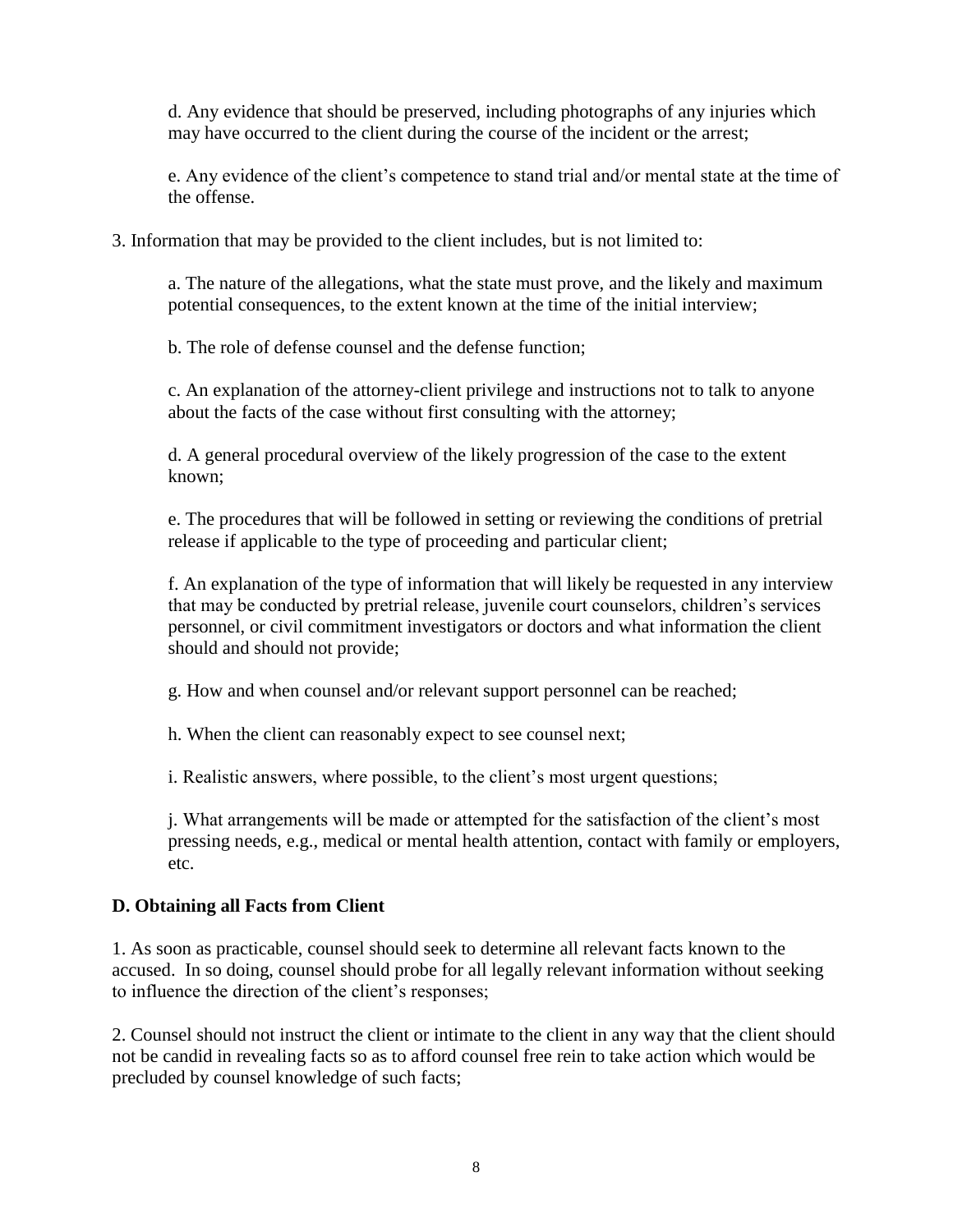# **E. Overcoming Language and Other Barriers to Communication**

1. Counsel should ensure that special circumstances such as differences in language, literacy, cultural norms, or age, do not interfere with counsel's ability to represent a client;

2. In the event a client poses special communication issues, counsel should assure that sufficient additional time is provided to make the accommodations necessary to adequately communicate with the client;

3. Counsel should secure the assistance of appropriate experts, such as foreign language interpreters or mental health experts, to facilitate communication with a client with special communication issues.

#### **F. Protecting Confidentiality of Communication**

1. Counsel should not reveal information relating to representation of a client unless the client consents after consultation, except for disclosures that are impliedly authorized in order to carry out the representation;

2. Counsel may reveal confidential information to the extent it is reasonably believed necessary to prevent the client from committing a criminal act that counsel believes is likely to result in imminent death or substantial bodily harm;

3. Counsel should ensure that confidential communications with the client are conducted in privacy, including reasonable efforts to compel court and other officials to make necessary accommodations for private discussions in courthouses, lockups, jails, prisons, detention centers, and other places where clients must confer with counsel;

4. Counsel should ensure that all staff employed by counsel understand the requirements of attorney/client confidentiality.

#### **G. Keeping the Client Informed of Case Progress**

1. Counsel should maintain regular contact with the client and keep the client informed of the following:

- a. Any significant developments in the case;
- b. The progress of the preparation of the defense;

c. Sufficient information to permit intelligent participation in decision making by the client;

- d. Court dates;
- e. The names and contact information or counsel and staff assisting with the case;
- f. The importance of maintaining contact with counsel;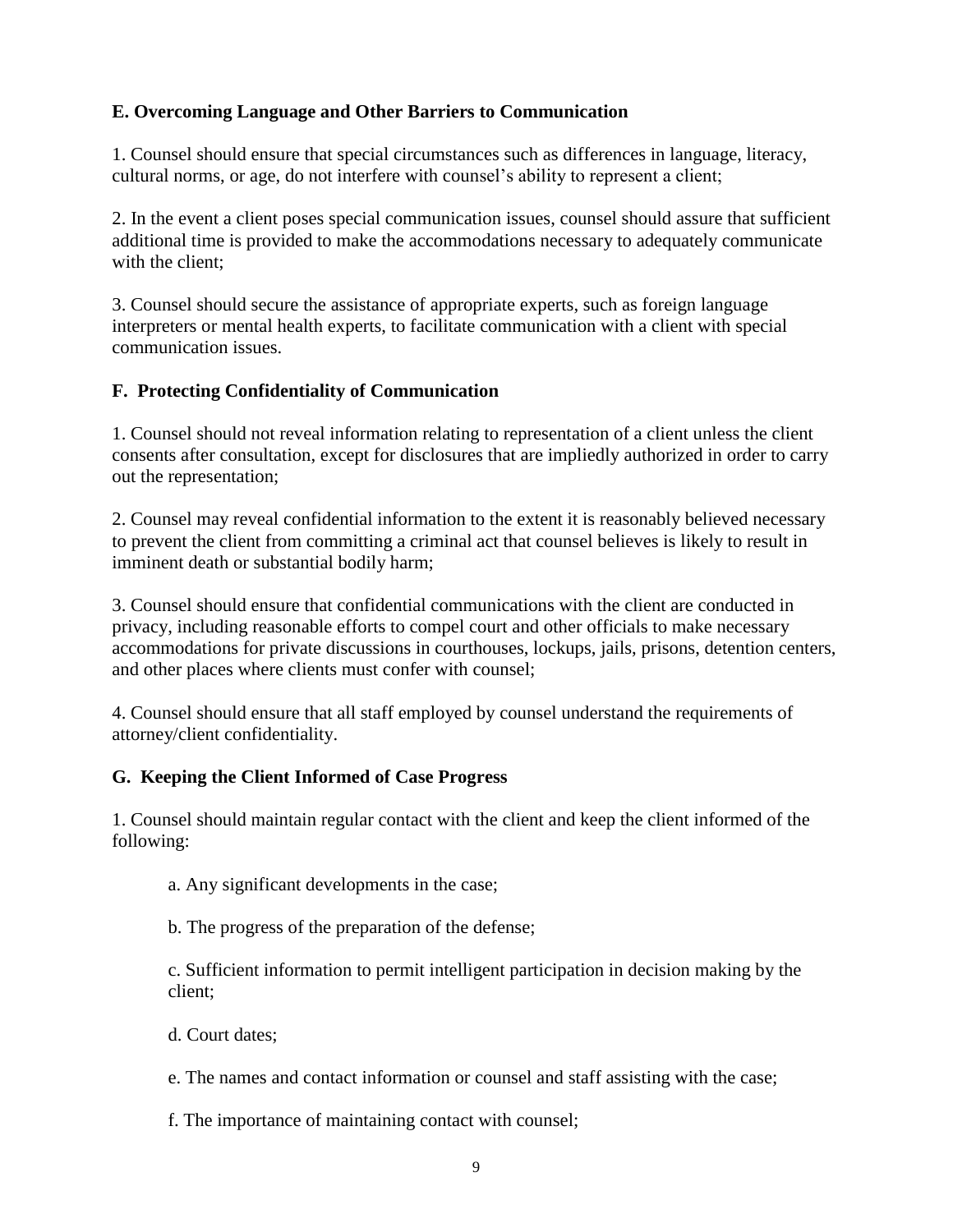- g. The need to notify counsel of any change of address or phone numbers;
- 2. At a minimum, counsel should meet with the client at the following stages of the proceedings:
	- a. Upon initial appointment to the case, and within 48 hours if the client is in custody;
	- b. Upon receipt of the critical disclosure;
	- c. Prior to any change of plea proceeding;
	- d. Prior to trial;
	- e. Prior to the client's testimony at trial;
	- f. Prior to sentencing.

#### **H. Specifying Client Versus Attorney Decisions**

1. Certain decisions relating to the conduct of the case are ultimately for the accused and others are ultimately for defense counsel. The decisions which are to be made by the accused after full consultation with counsel include:

- a. What pleas to enter;
- b. Whether to accept a plea agreement;
- c. Whether to waive a jury trial;
- d. Whether to testify in his or her own behalf; and
- e. Whether to appeal.

2. Strategic and tactical decisions should be made by defense counsel after consultation with the client where feasible and appropriate. Such decisions include:

- a. What witnesses to call;
- b. Whether and how to conduct cross-examination;
- c. What jurors to accept or strike;
- d. What trial motions should be made;
- e. What evidence should be introduced;

f. The explanation of lesser-included offenses and whether to request that the jury be instructed on them; and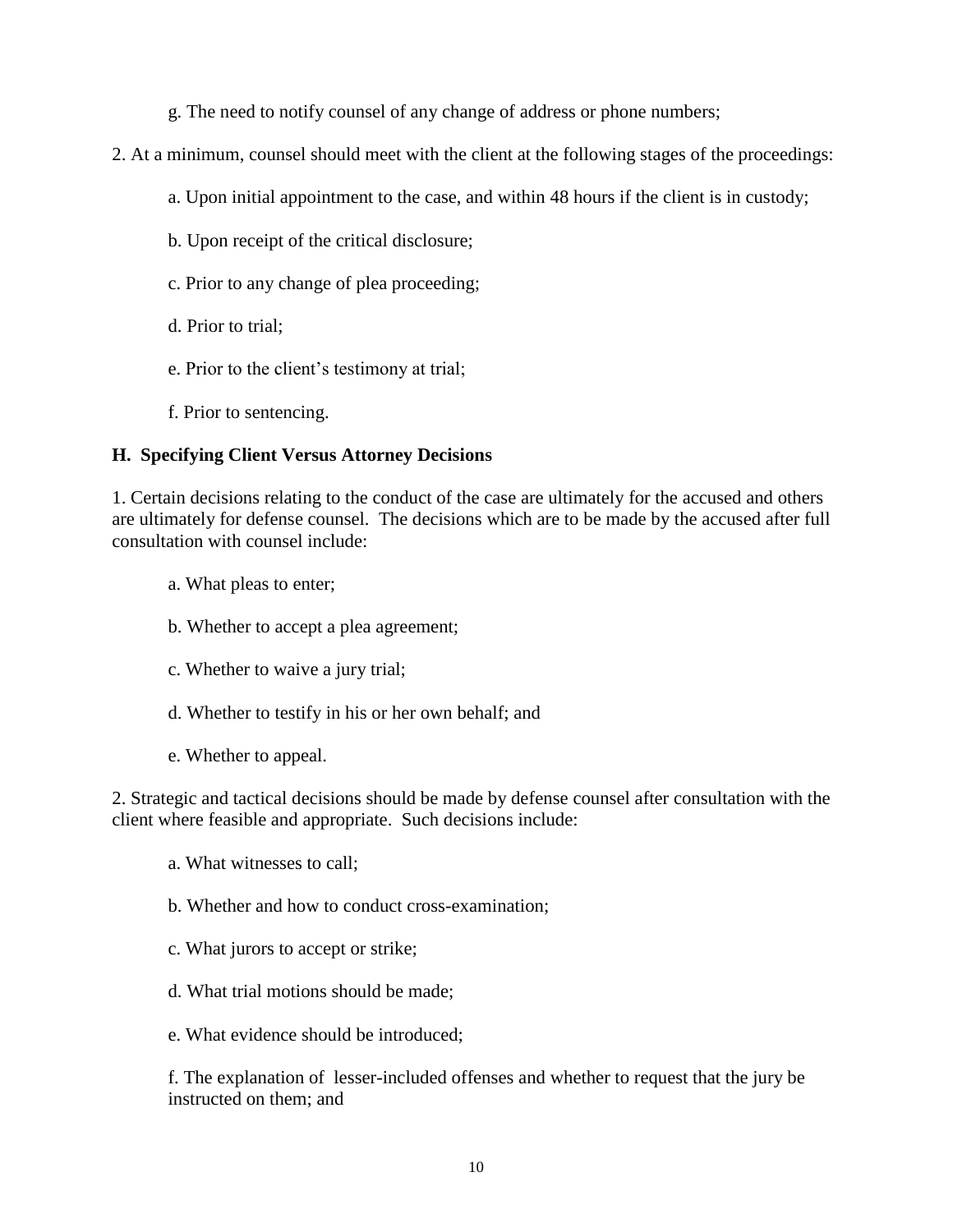g. If applicable, the existence of the right to assert an insanity or incompetency defense.

# **I. Plea Negotiations**

1. Counsel should discuss potential non-trial resolutions of a case with the prosecution, including plea agreements, in order to full advise the client of available options;

2. Counsel should not accept or reject a plea offer without authorization of the client;

3. Counsel's recommendation on the advisability of accepting or rejecting a plea agreement should be based on a complete review of the circumstances of the case and the client's circumstances;

4. Advising a client to accept a plea offer should not be based solely on the client's acknowledgment of guilt;

5. Advising a client to accept a plea offer should not be based solely on a favorable disposition offer;

6. Counsel should not attempt to coerce acceptance of a plea agreement by overstating the likelihood of conviction or the potential consequences;

7. Counsel should not attempt to coerce acceptance of a plea by threatening to withdraw from representing the accused if he or she declines to accept the proposed agreement;

8. Throughout the pendency of plea negotiations, counsel should continue to prepare for trial;

9. Counsel should not advise a client to plead to the indictment or charges unless there is a specific advantage to be gained by such a plea, i.e., dismissal of other charges or allegations or agreement to a reduced sentence.

# **V. INVESTIGATION AND PREPARATION**

#### **A. Case Information Review:**

Counsel has a duty to conduct an independent case review regardless of the accused's admissions or statements to the lawyer of facts constituting guilt. The review should be conducted as promptly as possible. Sources of case information may include the following:

1. Charging Documents: Copies of all charging documents in the case should be obtained and examined to determine the specific charges that have been brought against the accused. The relevant statutes and precedents should be examined to identify:

- a. The elements of the offense(s) with which the accused is charged;
- b. The defenses, ordinary and affirmative, that may be available;
- c. Any defects in the charging document, constitutional or otherwise, such as statue of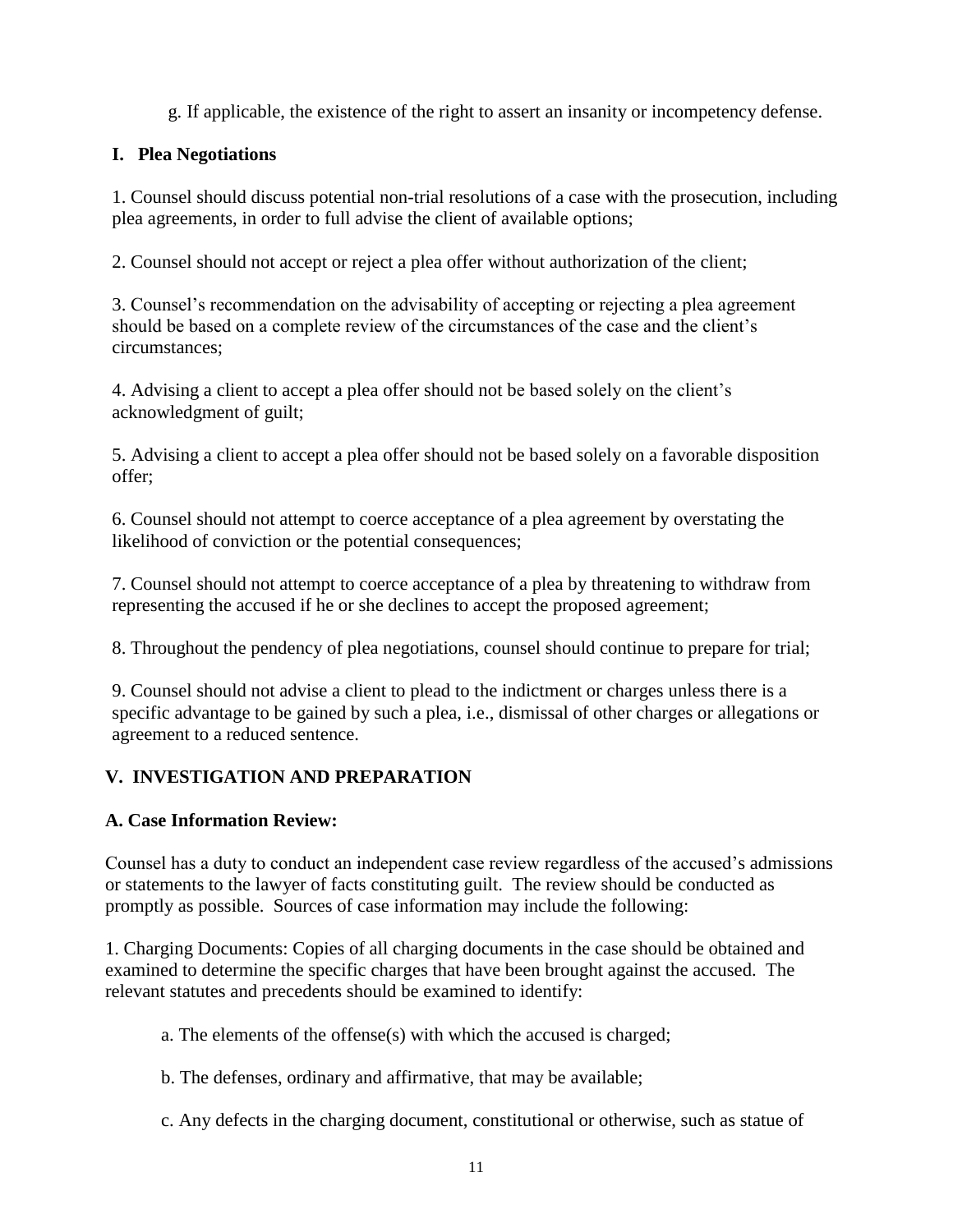limitations, double jeopardy, or irregularities in the Grand Jury proceedings; 2. Potential Witnesses: Counsel must interview the potential witnesses, including any complaining witnesses, to the extent permitted by the Victims' Bill of Rights, and others adverse to the accused, as well as witnesses for the defense. In conducting pretrial interviews counsel should:

a. Ensure that pretrial interviews are preserved for use as impeachment by one of the following methods:

1) Conducting the interview in the presence of a third person who will be available if necessary to testify as a defense witness at trial;

2) Videotaping or audio taping the interview;

3) Conducting the interview as a deposition in the presence of a court reporter;

4) Utilizing a trained investigator to conduct the interview who can be called as a witness.

b. If counsel determines that a pretrial interview of a witness should not be conducted for strategic reasons, counsel should be prepared to establish and articulate the basis for such a strategic decision;

c. Counsel should not use means in contacting or interviewing witnesses which have no substantial purpose other than to embarrass, inconvenience, or burden the witness, or use methods of obtaining evidence that violate the legal rights of such person;

d. Counsel should not compensate a non-expert witness but may reimburse the witness for the reasonable expenses of attendance at court or witness interviews, including transportation, loss of income and reasonable lodging expenses;

3. Police and Prosecution: Counsel should make efforts to secure information in the possession of the prosecution or law enforcement authorities, including:

a. Potential exculpatory information;

b. Names & addresses of all prosecution witnesses (as permitted under the Victim's Rights' Bill), their prior statements, their criminal records and their probation records, as well as any agreements for leniency offered by the prosecution in exchange for a witness' testimony or cooperation;

c. Oral and written statements by the client and details of the circumstances under which the statements were made;

d. The client's prior delinquency and/or criminal record and evidence of other misconduct that the prosecutor may intend to use against the client;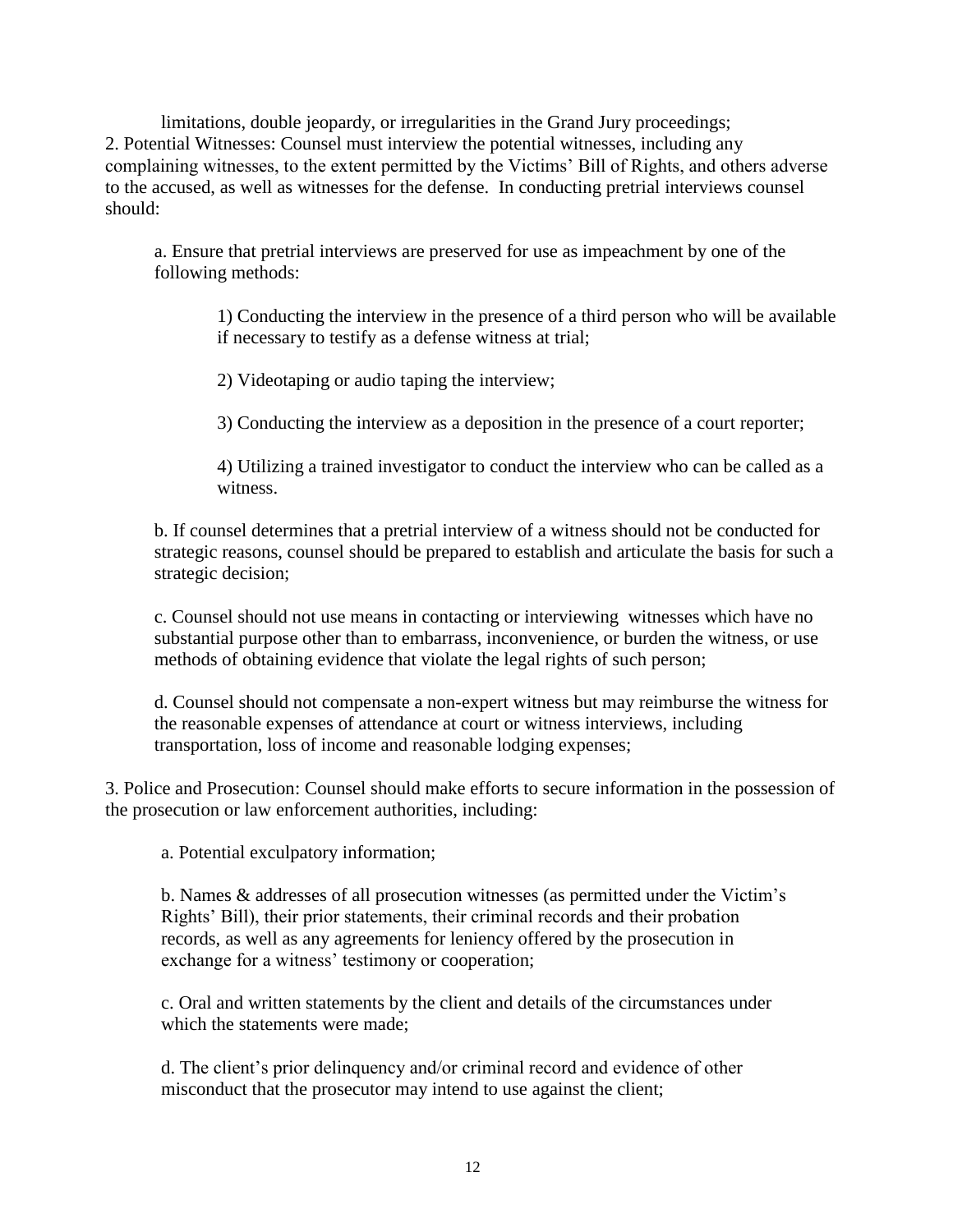e. Books, papers, documents, photographs, audio and videotapes, computer discs, tangible objects, buildings or other materials relevant to the case;

f. Statements and reports of experts, including data and documents upon which they are based, including but not limited to lab reports, ballistics reports, fingerprint analyses;

g. Reports of and underlying data for relevant physical or mental examinations, scientific tests, experiments and comparisons;

h. Statements of co-defendants;

i. Reports or notes of searches or seizures and the circumstances of any searches or seizures;

j. Law enforcement notes (field notes);

k. Client, victim or witness records, such as school, mental health, drug and alcohol and criminal records, with appropriate releases;

l. 911 tapes, interoffice radio transmissions and dispatch reports;

m. Internal affairs files and investigation records.

4. Courts: Counsel should request and review preliminary hearing tapes or transcripts as well as Grand Jury tapes or transcripts. Where appropriate, counsel should review the client's prior court files;

5. Physical Evidence: Counsel should make a prompt request to the police or investigative agency for any physical evidence relevant to the offense or to sentencing and should consider viewing the physical evidence consistent with case needs;

6. Expert Reports: Counsel should make a prompt request to the police or investigative agency for any reports of experts in their possession which are relevant to the offense or to sentencing;

7. Scene: Whenever possible and permissible, counsel and/or an investigator should view the scene of the alleged offense under circumstances as similar as possible to those existing at the time of the alleged incident (e.g., weather, time of day, lighting conditions and seasonal changes). Counsel should consider the taking of photographs and the creation of diagrams or charts of the actual scene of the offense;

8. Expert Assistance: Counsel should secure the assistance of experts where it is necessary in order to:

a. Prepare a defense;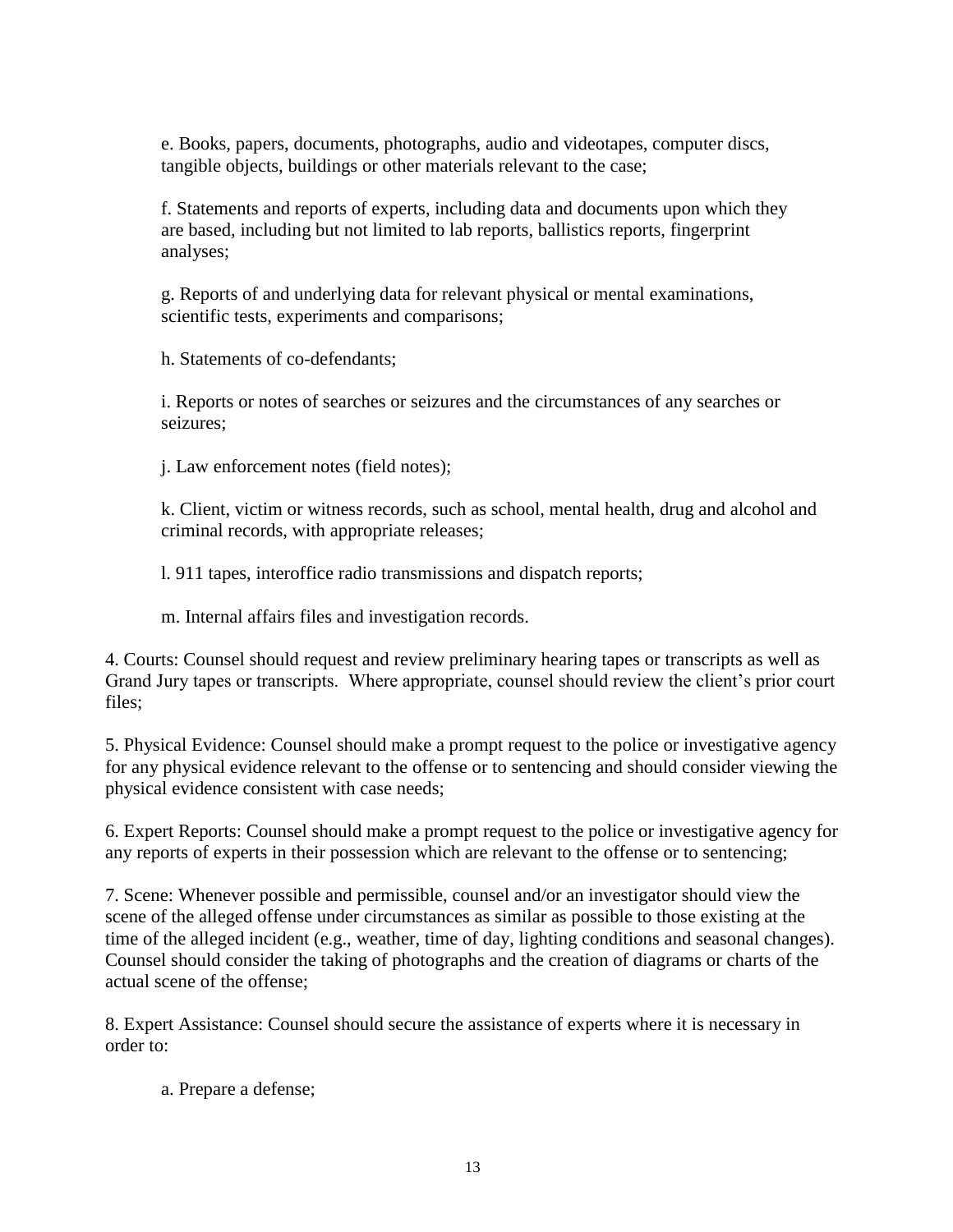b. Understand the prosecution's case; c. Rebut the prosecution's case; d. Investigate the client's competence to proceed, mental state at the time of the incident, and/or capacity to make a knowing and intelligent waiver of constitutional rights.

Counsel should not seek to dictate the formation of the expert's opinion, nor pay an excessive fee for the purpose of influencing the expert's testimony;

#### **B. Anticipation of Objections**

During case preparation and throughout trial counsel should identify potential legal issues and the corresponding objections. Counsel should consider the tactics of whether, when and how to raise these objections. Counsel should also consider how to respond to objections which could be raised by the State;

#### **C. Theory of the Case**

During investigation and trial preparation, counsel should develop and continually reassess a theory of the case. Effective advocacy calls for storytelling, and the better advocate is the one who has the better or more believable story in the mind of the fact finder. The development of a theory of the case is the plot line to the client's story:

1. Counsel should develop an overall theory of the case that encompasses the best interests of the client and the realities of the client's situation in order to assist counsel in evaluating choices throughout the course of the representation;

2. Counsel should allow the case theory to focus the investigation and trial preparation of the case, seeking out and developing the facts and evidence that the theory makes material, but counsel should not become a prisoner of his or her theory;

#### **D. Pretrial Motions**

1. Counsel should consider filing an appropriate motion whenever there exists a good-faith reason to believe that the applicable law may entitle the defendant to relief which the court has discretion to grant.

2. The decision to file pretrial motions should be made after thorough investigation and after considering the applicable law in light of the circumstances of each case. Among the issues that counsel should consider addressing in a pretrial motion are:

- a. The pretrial custody of the accused;
- b. The constitutionality of the implicated statute or statutes;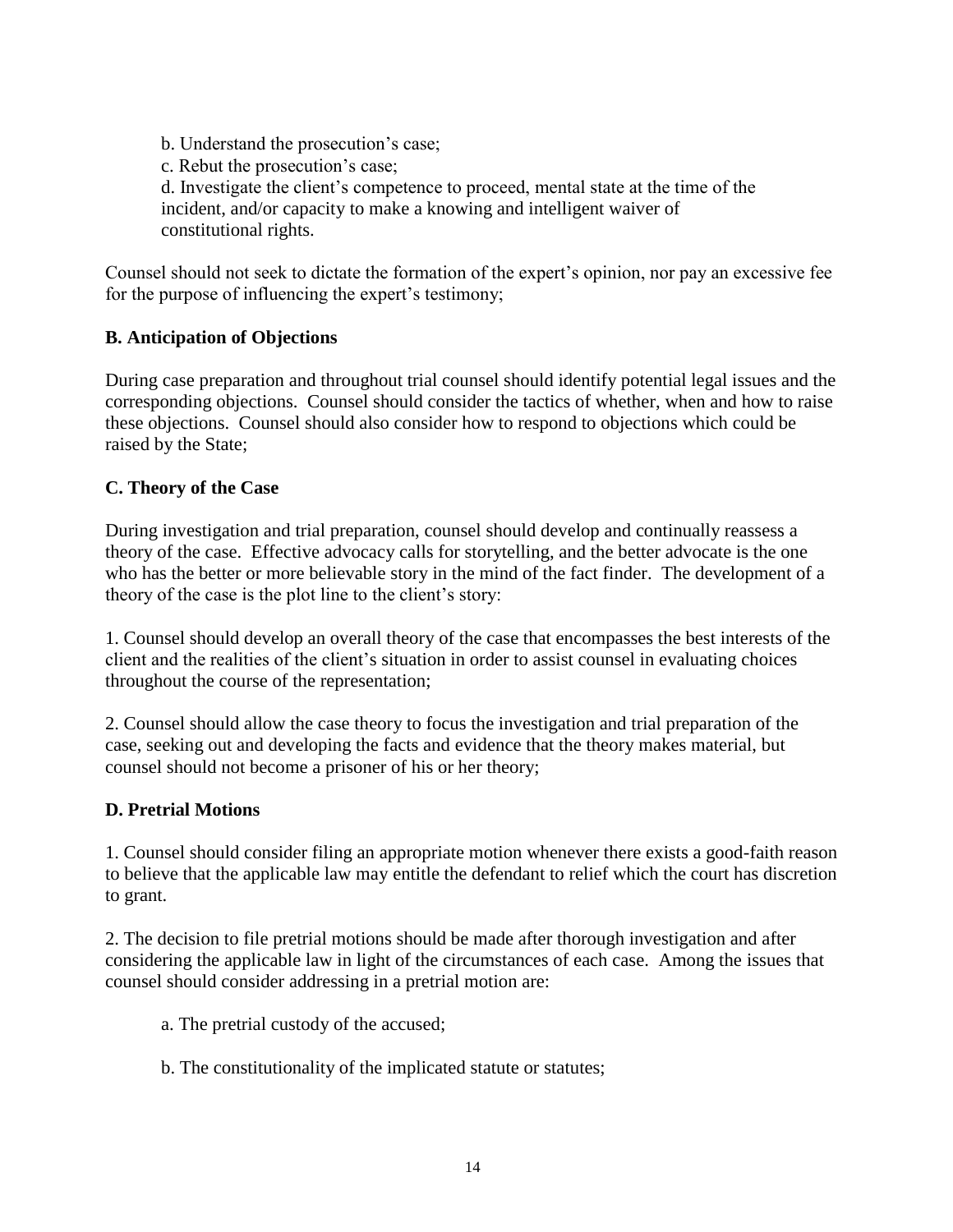- c. The potential defects in the charging process;
- d. The sufficiency of the charging document;

e. The propriety and prejudice of any joinder of charges or defendants in the charging document;

f. The discovery obligations of the prosecution and the reciprocal discovery obligations of the defense;

g. The suppression of evidence gathered as the result of violations of the Fourth, Fifth or Sixth Amendments to the United States Constitution AND the corresponding or additional state constitutional provisions, including but not limited to:

- 1) The fruits of illegal searches or seizures;
- 2) Involuntary statements or confessions;
- 3) Statements or confessions obtained in violation of the accused's right to counsel, or privilege against self-incrimination;
- 4) Unreliable identification evidence which would give rise to a substantial likelihood of irreparable misidentification;
- 5) Double jeopardy issues.

h. Suppression of evidence gathered in violation of any right, duty or privilege arising out of state or local law;

i. Access to resources which or experts who may be denied to an accused because of his or her indigence;

j. The defendant's right to a speedy trial;

k. The defendant's right to a continuance in order to adequately prepare his or her case;

l. Matters of trial evidence which may be appropriately litigated by means of a pretrial motion in limine;

m. Change of venue;

n. Matters of trial or courtroom procedure.

3. Counsel should withdraw a motion or decide not to file a motion only after careful consideration, and only after analyzing whether the filing of a motion may be necessary to protect the defendant's rights against later claims of waiver or procedural default. In making this decision, counsel should remember that a motion may have many objectives in addition to the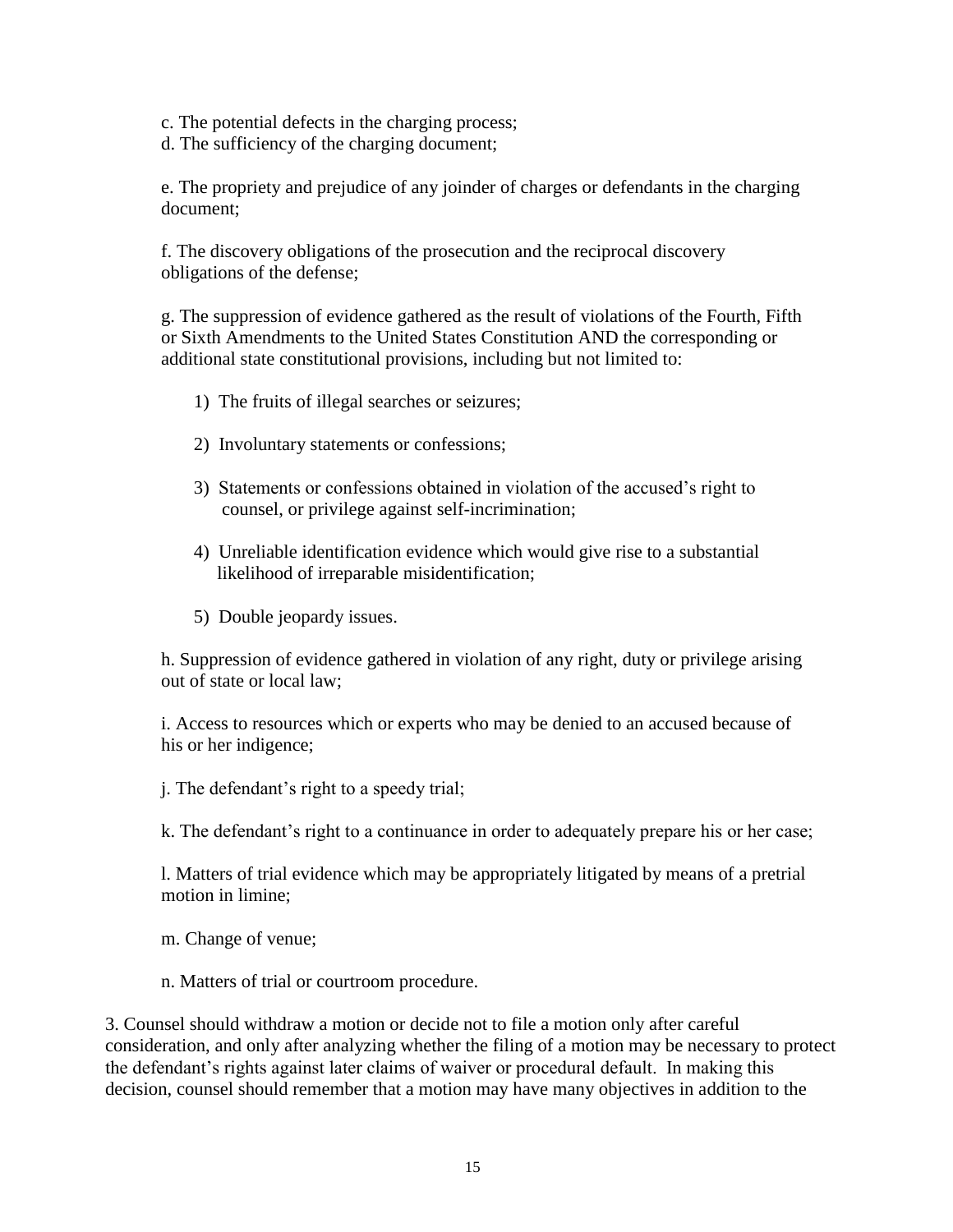ultimate relief requested by the motion. Counsel should consider whether:

a. The time deadline for filing pretrial motions warrants filing a motion to preserve the client's rights pending the results of further investigation;

b. Changes in the governing law might occur after the filing deadline which could enhance the likelihood that relief ought to be granted;

c. Later changes in the strategic and tactical posture of the defense case may occur which affect the significance of potential pretrial motions.

#### 4. Motion Hearings

When a pretrial motion requires an evidentiary hearing, counsel's preparation should include:

a. Investigation and discovery necessary to advance the claim;

b. Research of the appropriate case law which supports or expands rights guaranteed by federal and state constitutions

c. Subpoenas for pertinent evidence and witnesses;

d. A full understanding of the burdens of proof and evidentiary rules;

e. Careful consideration of the benefits/costs of having the client testify;

f. Careful preparation of the witnesses who are called, especially the defendant

- g. Whether the assistance of an expert witness is appropriate or necessary;
- h. Whether obtaining a stipulation of facts is appropriate or tactically advisable;
- i. Submission of a memorandum of law.

#### **VI. INITIAL APPEARANCES, PRELIMINARY HEARINGS AND ARRAIGNMENTS**

#### **A. Initial Appearances**

At the time of the initial appearance counsel should:

1. Promptly advise the client of and take action to preserve all constitutional and statutory rights of the client, including the rights:

- a. The remain silent;
- b. To file motions challenging the charging instrument;

c. To enter a plea of not guilty or deny the allegations contained in a complaint or delinquency petition, and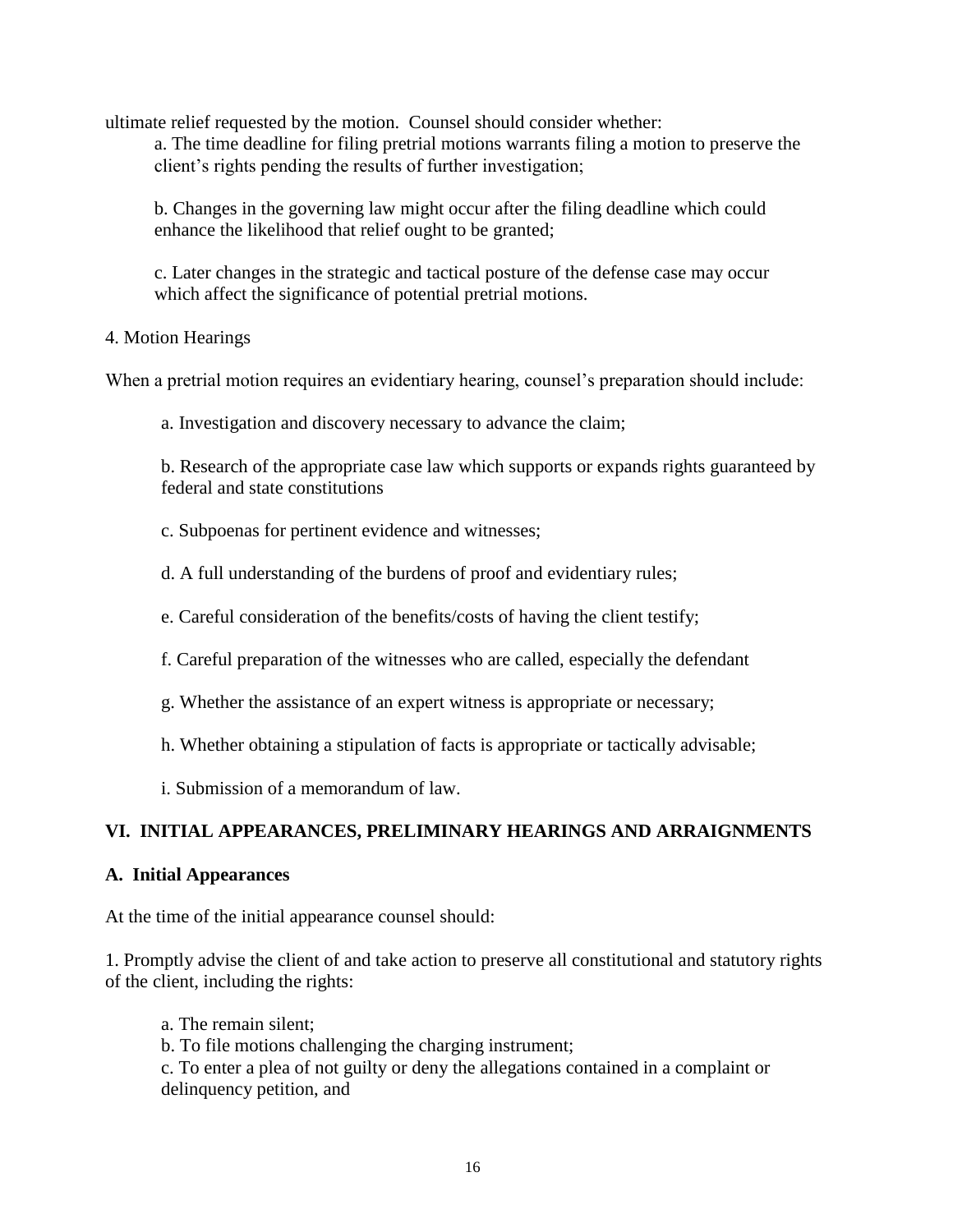d. To request a jury trial if failure to do so may result in the client being precluded from requesting a jury trial in the future;

2. Waive reading of the complaint, charges, or allegations if the charges are of such a nature to be prejudicial to the client's continued safety, especially while incarcerated. Such charges would include, but are not limited to, crimes against children, sexual assault charges, and homicide charges where the victim is a woman or a child;

3. Request a timely preliminary hearing and insure that the hearing is set within the proper time frame;

4. Seek the release of the client or request that an appropriate bail amount be set;

5. Advise the client not to speak with anyone about his or her case, including the client's parents, siblings, other family members, friends, or other individuals held in custody;

6. If the client is held in custody, conduct an initial interview with the client within 48 hours of appointment.

# **B. Preliminary Hearing**

1. Counsel should make certain that the preliminary hearing is scheduled and conducted within the applicable time limits unless there are strategic reasons for waiving time;

2. In preparing for the preliminary hearing, the attorney should consider:

- a. The elements of each of the offenses alleged;
- b. The law for establishing probable cause;
- c. The factual information which is available concerning probable cause;

d. The tactics of calling the defendant as a witness. In most instances, calling the defendant as a witness at this juncture is ill-advised, as discovery and preparation is insufficient to completely evaluate the negative aspects of calling the client as a witness;

e. The tactical need to subpoena defense witnesses. Rule 5.3 of the Arizona Rules of Criminal Procedure requires that once the state has concluded its case and the hearing officer has made a finding of probable cause, counsel must make an offer of proof outlining what the evidence would show if the defense was able to call witnesses. If the hearing officer determines that this information is insufficient to rebut a finding of probable cause, the witnesses will not be allowed to testify. As with calling the client as a witness, at this juncture, limitations on discovery and preparation may make it ill-advised to call defense witnesses;

f. The tactics of proceeding with or without discovery materials;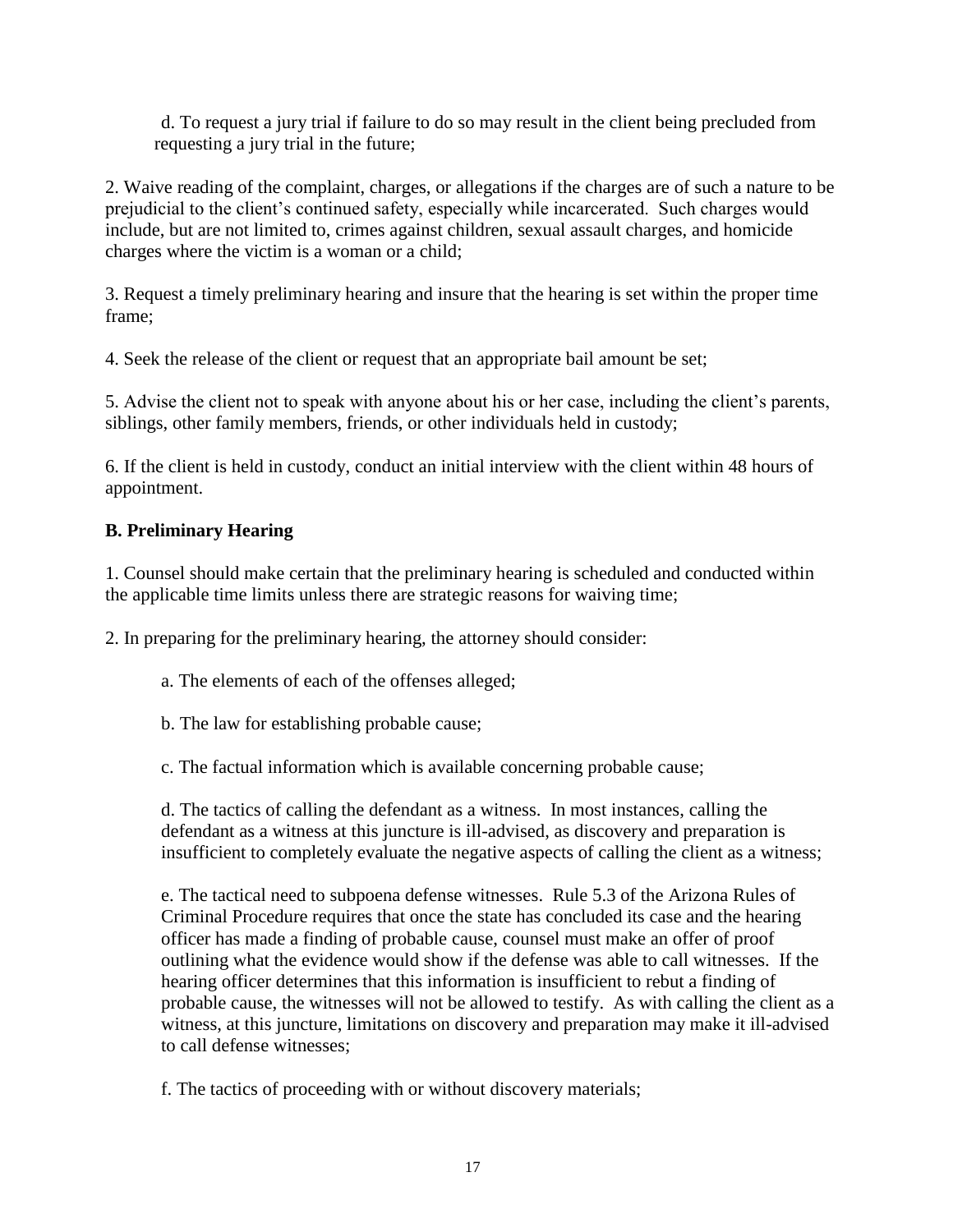g. The tactics of full or partial cross-examination. Counsel should be prepared to make a record that discovery is not complete, the opportunity to prepare has been constrained by time limitations, and therefore complete cross-examination is impossible. Counsel should make a further record that the testimony of the State's witnesses is insufficient to substitute as trial testimony in the event of the witnesses' absence at that time, due to a denial of the right to confrontation as a result of insufficient ability to cross-examine the witnesses, inadequate discovery, and insufficient preparation.

3. The client has the sole right to waive a preliminary hearing. Counsel must evaluate and advise the client regarding the consequences of such a waiver, including:

a. The benefits of waiving the preliminary hearing in order to avoid the preservation of testimony of critical State's witnesses who may not be available at a later trial;

b. The benefits of waiving the preliminary hearing in exchange for a reduction of the charges.

4. At the conclusion of the preliminary hearing, counsel should request a modification of the client's release conditions pursuant to Rule 5.4 of the Arizona Rules of Criminal Procedure if preliminary hearing testimony tended to mitigate the nature of the charges or the client's culpability.

#### **C. Grand Jury Representation**

1. Prior to Grand Jury presentment, counsel should:

a. Attempt to negotiate a dismissal or settlement of the case with the state;

b. Consider whether to request that the client be allowed to testify before the Grand Jury pursuant to Rule of Criminal Procedure 12.6;

2. After the return of the indictment and receipt of the grand jury transcript, counsel should:

a. Review the empanelment transcript of the grand jury for prejudicial error;

b. Review the transcript of the grand jury proceeding to ensure that:

1) At least nine grand jurors returned a true bill;

2) There are no errors in the presentation of the case to the Grand Jury which should be raised in a motion for a new finding of probable cause pursuant to Arizona Rule of Criminal Procedure 12.9;

3) Filing a motion for redetermination of probable cause is a better strategy than using the error for impeachment purposes at trial;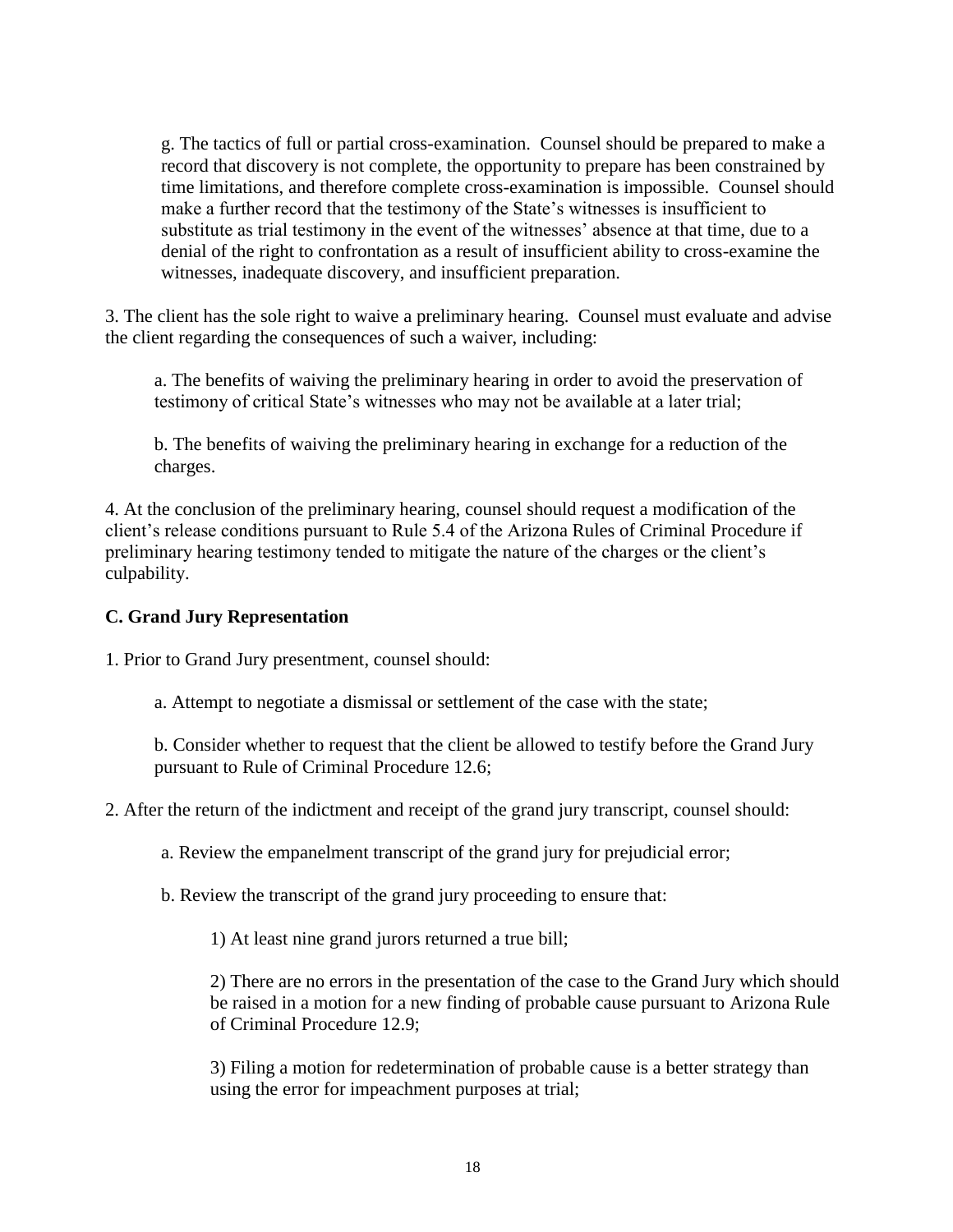4) A motion for redetermination of probable cause is filed within 25 days after the transcript of the grand jury proceedings is filed or 25 days after the arraignment, whichever is later, pursuant to Arizona Rule of Criminal Procedure 12.9.

#### **VII. DISPOSITION WITHOUT A TRIAL**

#### **A. Investigating Plea Alternatives**

Counsel should not encourage the client to plead guilty until the attorney has fully examined the case facts as well as conducted an analysis of the controlling law and the evidence likely to be introduced at trial.

#### **B. The Plea Negotiation Process and the Duties of Counsel**

1. Counsel should explore with the client the possibility and desirability of reaching a negotiated disposition of the charges, including the availability of diversion programs, rather than proceeding to a trial, and in doing so should fully explain the rights that would be waived by a decision to enter a plea and not to proceed to trial;

2. Counsel should ordinarily obtain the consent of the client before entering into any plea negotiations;

3. Counsel should keep the client fully informed of any continued plea discussions and negotiations and convey to the client any offers made by the prosecution for a negotiated settlement;

4. Counsel should not accept any plea agreement without the client's express authorization;

5. Counsel should continue to preserve the client's rights and prepare the client's defense notwithstanding ongoing plea negotiations.

#### **C. Strategies for Conducting Plea Negotiations**

In developing a negotiation strategy, counsel should be completely familiar with:

1. Concessions that the client might offer the prosecution as part of a negotiated settlement, including, but not limited to:

a. Waiving the right to proceed to trial on the merits of the charges;

b. Refraining from asserting or litigating any particular pretrial motions;

c. An agreement to fulfill specified restitution conditions and/or participate in community work or service programs, or in rehabilitation or other programs;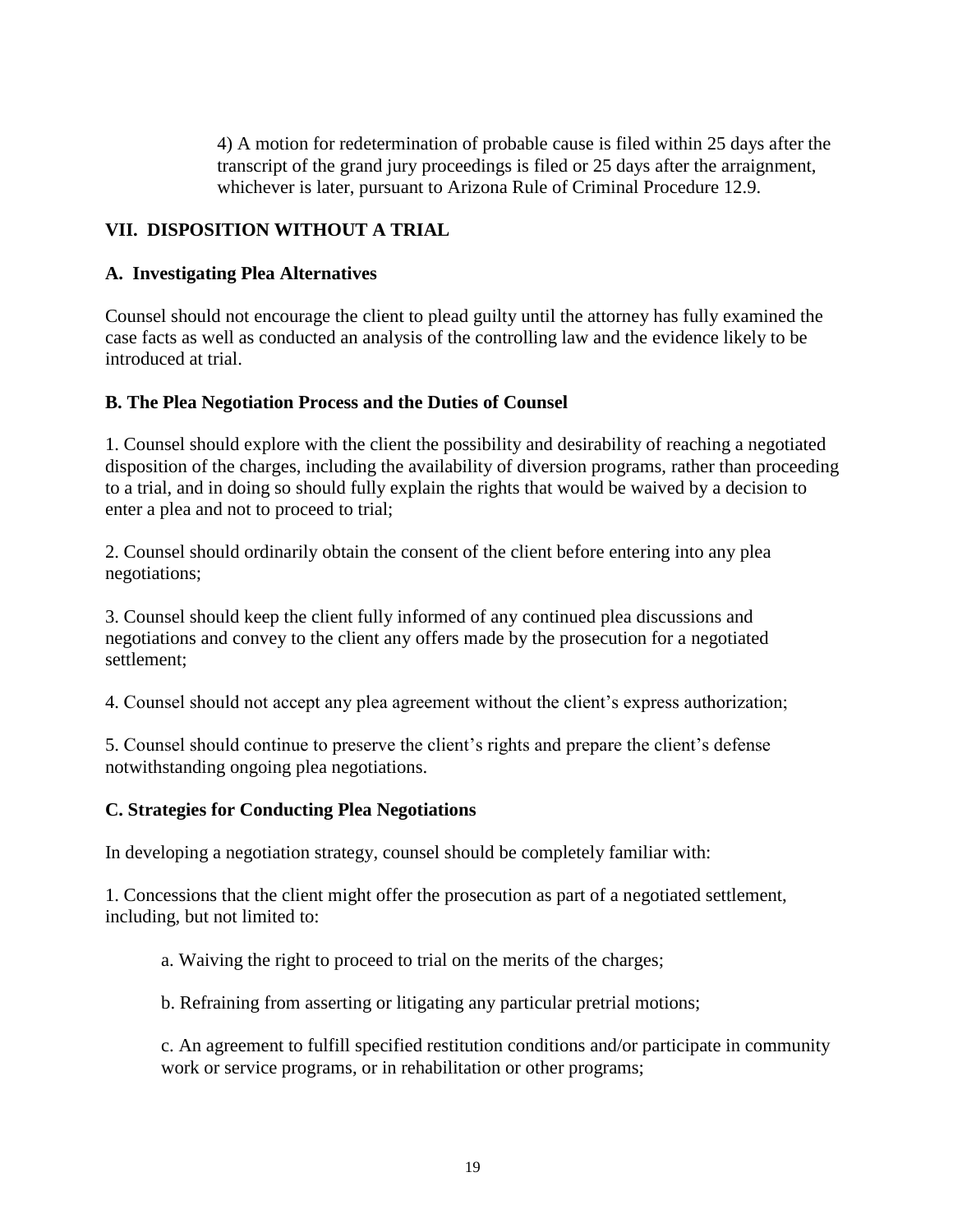d. Providing the prosecution with assistance in prosecuting or investigating the present case or other alleged criminal activity.

2. Benefits the client might obtain from a negotiated settlement, including, but not limited to, an agreement:

a. That the prosecution will not oppose the client's release on bail pending sentencing or appeal;

b. That the client may enter a conditional plea to preserve the right to litigate and contest certain issues affecting the validity of the conviction;

c. To dismiss or reduce one or more of the charged offenses either immediately, or upon completion of a deferred prosecution agreement;

d. That the client will not be subject to further investigation or prosecution for uncharged alleged criminal conduct;

e. That the client will receive, with the agreement of the court, a specified sentence or sanction or a sentence or sanction with a specified range;

f. That the prosecution will take, or refrain from taking, a specified position with respect to the sanction to be imposed on the client by the court at the time of sentencing and/or in communications with the preparer of the official presentence report;

g. That the prosecution will not present specified information at the time of sentencing and/or in communications with the preparer of the official presentence report;

h. That the client will receive, or the prosecution will recommend, specific benefits concerning the client's place and/or manner of confinement and/or release on parole and the information concerning the client's offense and alleged behavior that may be considered in determining the client's date of release from incarceration.

#### **D. Implementation of the Plea Agreement**

1. Counsel should be fully aware, and ensure the client is fully aware of:

a. Rights the client will waive by entering into a pretrial admission or disposition agreement;

b. Conditions and limitations of the plea agreement;

c. The nature of the admission hearing and the role the client will play in the hearing, including answering questions of the judge and, in many instances, providing a factual basis for the offense to which the client is pleading guilty;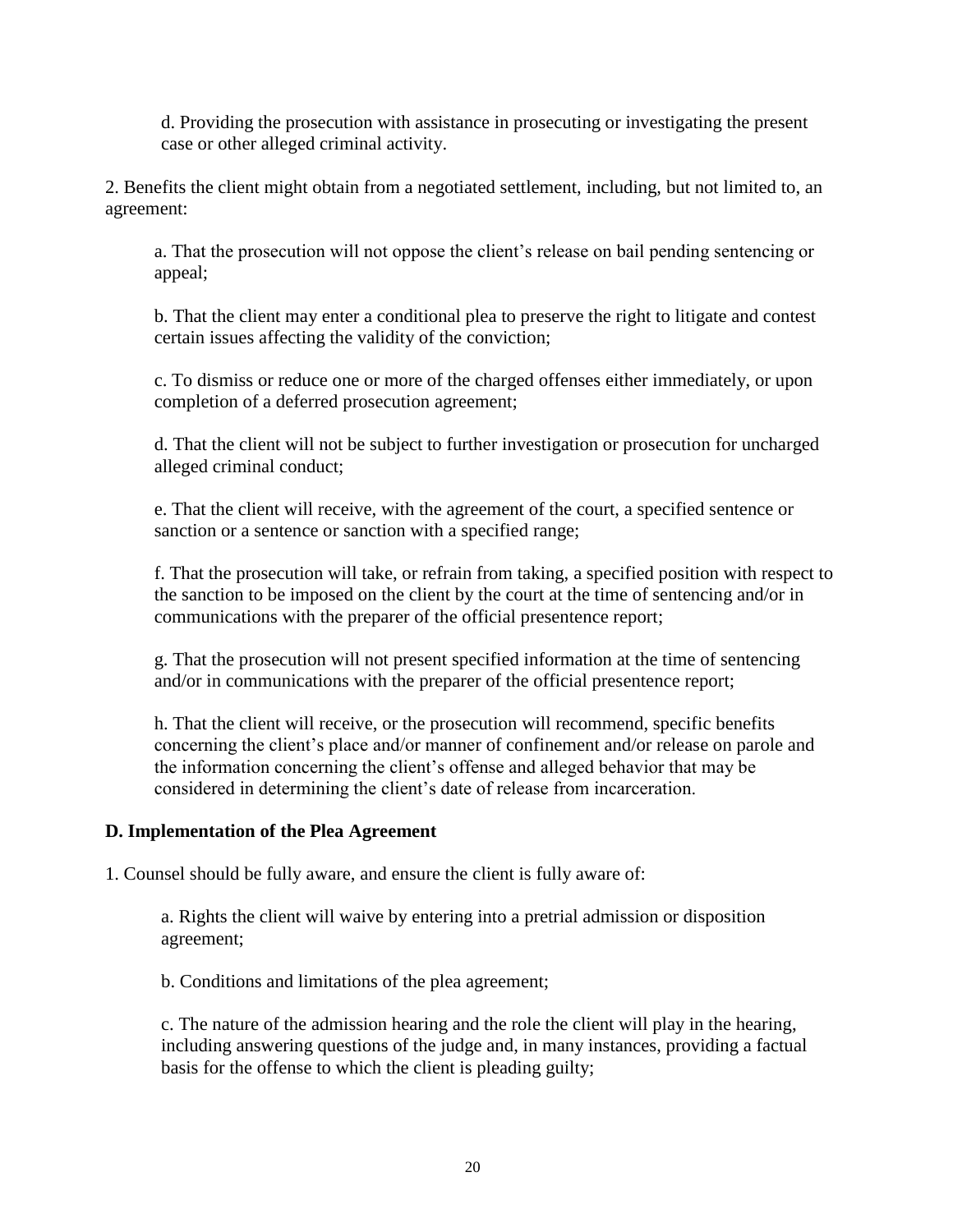d. Deferred sentences, conditional discharges and diversion agreements;

e. The likely disposition, including what is required by law and the effect of the admission agreement on the client's criminal history;

f. Possible and likely sentencing enhancements;

- g. Probation or post-incarceration supervision consequences;
- h. Available drug rehabilitation programs, psychiatric treatment, and health care;
- i. Incarceration, including any mandatory minimum requirements and maximum terms;
- j. The possible and likely place and manner of confinement;
- k. The effect of good-time credits on the client's release and conditional leaves;
- l. Self-surrender to place of custody;
- m. Credit for pretrial detention;
- n. Eligibility for correctional programs, work release and conditional leaves;
- o. Probation or suspension of sentence and permissible conditions of probation;
- p. Restitution, fines, assessments and court costs;
- q. If applicable, parole or post-prison supervision eligibility, applicable ranges, and likely post-prison supervision conditions;
- r. Weapon or asset forfeiture;
- s. Collateral consequences of the conviction, including but not limited to:
	- 1) Deportation;
	- 2) Civil disabilities;
	- 3) Sex offender registration;
	- 4) Prohibited possessor status;
	- 5) Loss of public benefits;
	- 6) Enhanced sentences for future convictions;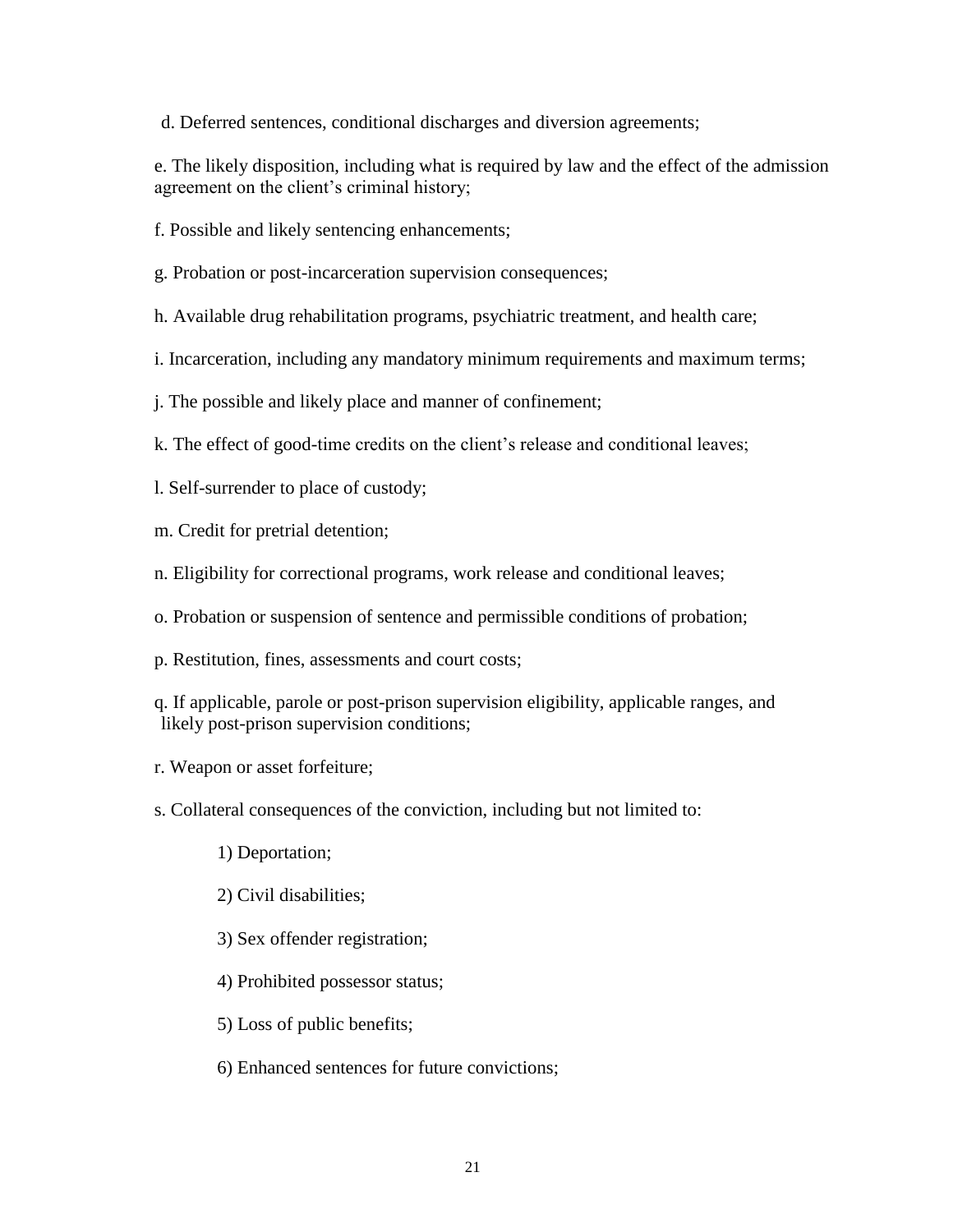t. Restrictions on, loss of, or other potential consequences affecting the client's driver's or professional license;

u. Possibility of later expungement and sealing of records.

# **VIII. TRIAL**

# **A. Trial Preparation**

1. Counsel should consider all steps necessary to complete investigation, discovery, and research in advance of trial, such that counsel is confident that the most viable defense theory has been fully developed, pursued and refined. This preparation should include consideration of:

a. Summoning all potentially helpful witnesses, utilizing ex parte procedures if advisable;

b. Marshalling all potentially helpful physical or documentary evidence;

c. Arranging for defense experts to consult and/or testify on any evidentiary issues that are potentially helpful, e.g. testing of physical evidence, opinion testimony, etc.

d. Obtaining and reading transcripts and/or prior proceedings in the case or related proceedings;

e. Obtaining photographs or preparing charts, maps, diagrams or other visual aids of all scenes, persons, objects or information which may aid the fact finder in understanding the defense case.

2. Where appropriate, counsel should have the following materials organized and accessible at the time of trial;

- a. Copies of all relevant documents in the case;
- b. Relevant documents prepared by investigators;
- c. Proposed *voir dire* questions;
- d. Outline of opening statement;
- e. Cross-examination plans for all possible prosecution witnesses;
- f. Outline of argument for directed verdict and supporting authorities;
- g. Direct examination plans for all prospective defense witnesses;
- h. Copies of defense subpoenas;
- i. Prior statements of all prosecution witnesses (e.g. grand jury testimony, witness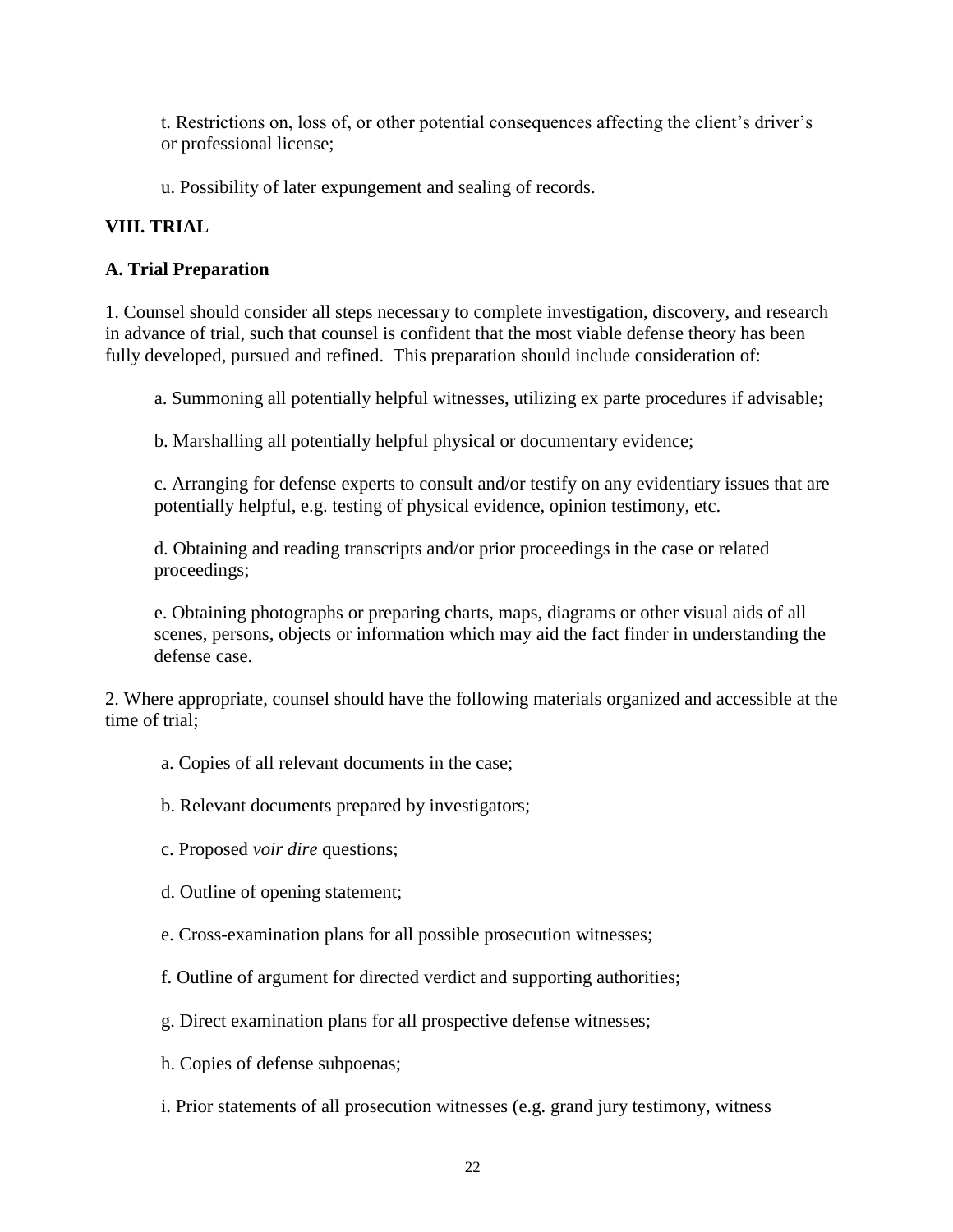interview transcripts, police reports);

j. Prior statements of all defense witnesses including transcripts of previous State or defense interviews;

k. Reports from defense experts;

l. A list of all defense exhibits, and the witnesses through whom each will be introduced;

m. Proposed jury instructions with supporting authorities;

n. Copies of all relevant statutes and cases, including any potential lesser-included offenses;

o. Outline or draft of closing argument.

3. Counsel should be fully informed of the rules of evidence, and the law relating to all stages of the trial process, and should prepare for all legal and evidentiary issues that can be anticipated in the trial.

4. If it is beneficial, counsel should seek an advance ruling on issues likely to arise at trial (e.g. use of prior convictions to impeach the defendant, prior bad acts, reputation testimony, prejudicial evidence) and where appropriate, counsel should prepare motions and memoranda for such advance rulings.

5. Throughout the trial process, counsel should endeavor to establish a complete and accurate record for appellate review. As part of this effort, counsel should request that all trial proceedings, including motions, bench conferences, conferences in chambers, and jury instructions, be contemporaneously recorded.

6. Counsel should advise the client as to suitable courtroom dress and demeanor. If the client is incarcerated, counsel should be alert to the possible prejudicial effects of the client appearing before the jury in jail clothing or other inappropriate clothing, and should take measures to provide appropriate trial clothing for the client.

7. Counsel should ensure that the client is available for all stages of the proceedings, unless the client specifically waives his presence after being advised of the possible ramifications of nonattendance by counsel and/or the court.

8. Counsel should plan with the client the most convenient and least obtrusive system for conferring throughout the trial.

9. Throughout preparation and trial, counsel should consider the potential effects that particular actions may have upon sentencing if there is a finding of guilt.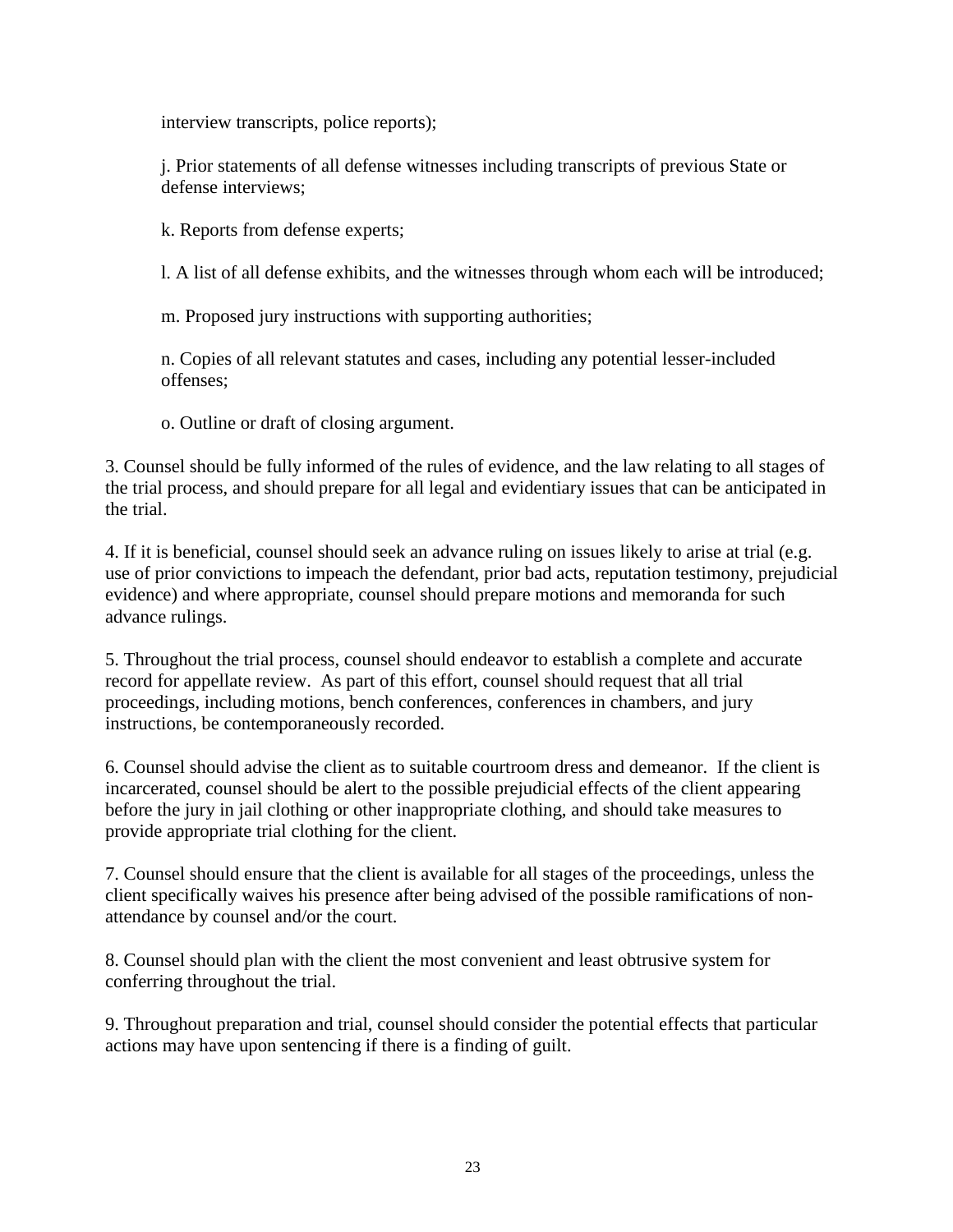#### **B.** *Voir Dire* **and Jury Selection**

#### 1. Preparation

a. Counsel should be familiar with the procedures by which a jury venire is selected in the particular jurisdiction or by a particular judge and should be alert to any potential legal challenges to the composition or selection of the venire;

b. Prior to jury selection, counsel should seek to obtain a prospective jury list;

c. Where appropriate, counsel should develop *voir dire* questions in advance of trial. Counsel should tailor *voir dire* questions to the specific case. To the extent allowed by law, *voir dire* questions should be designed to:

1) Elicit information about the attitudes of individual jurors, which will inform about peremptory strikes and challenges for cause;

2) Convey to the panel legal principles which are critical to the defense case;

3) Preview the case for the jurors so as to lessen the impact of damaging information which is likely to come to their attention during the trial;

4) Present the client and the defense case in a favorable light, without prematurely disclosing information about the defense case to the prosecutor;

5) Establish a relationship with the jury, when the *voir dire* is conducted by an attorney.

d. Counsel should be familiar with the law concerning mandatory and discretionary *voir dire* inquiries so as to be able to defend any request to ask particular questions of prospective jurors;

e. Counsel should be familiar with the law concerning challenges for cause and peremptory strikes. Counsel should also be aware of any local rules concerning whether peremptory challenges need to be exhausted in order to preserve for appeal any challenges for cause which have been denied;

f. Where appropriate, counsel should consider whether to seek expert assistance in the jury selection process;

g. Where appropriate, counsel should seek the assistance of a non-attorney (legal secretary, legal assistant, or investigator) in selecting the jury as well as recording juror responses.

#### 2. Examining Prospective Jurors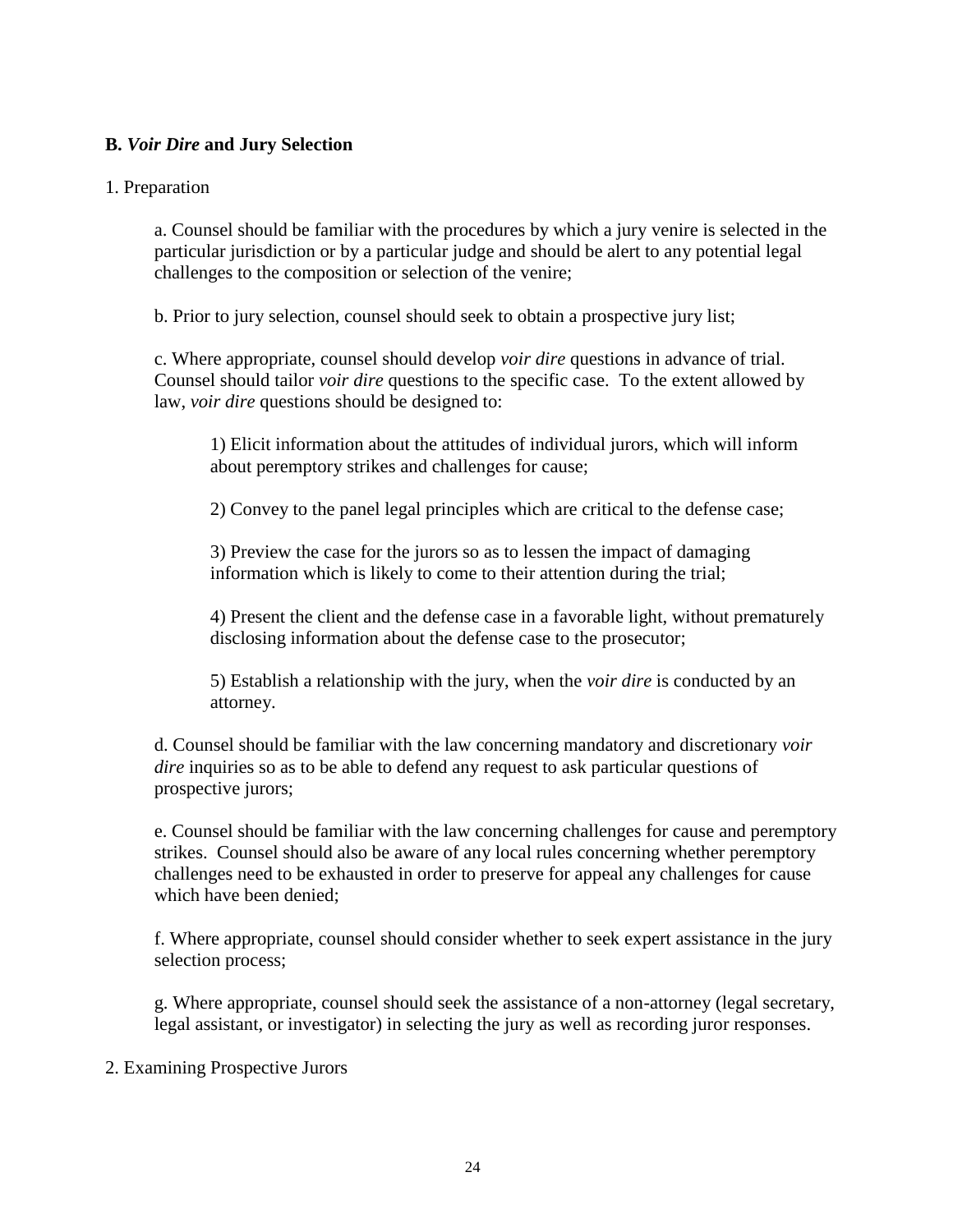a. Counsel should request permission to personally *voir dire* the panel pursuant to Arizona Rules of Criminal Procedure 18.5(d). If the court also conducts *voir dire*, counsel should submit proposed questions specific to the client's case and factual background to be incorporated into the court's questions;

b. Counsel should take all steps necessary to protect the record for appeal, including filing a copy of the proposed *voir dire* questions or reading proposed questions into the record;

c. If the *voir dire* questions may elicit sensitive answers, counsel should request that questioning be conducted outside the presence of the remaining jurors. Counsel should consider whether the court, rather than counsel, should conduct the *voir dire* as to those sensitive questions;

d. If the case involves several sensitive or controversial areas, counsel should request that the jurors be required to complete juror questionnaires, developed by the parties with assistance from the judge, which delves into those sensitive areas. This will allow the jurors more opportunity to convey their true beliefs without putting them in potentially embarrassing situations or requiring them to verbalize difficult positions;

e. In a group *voir dire*, counsel should avoid asking questions which may elicit responses which are likely to prejudice the other prospective jurors. If the court or the state elicits such responses, counsel should consider moving for a mistrial or the impaneling of a new jury.

3. Challenges for Cause

a. Counsel should challenge for cause all persons about whom a legitimate argument can be made for actual prejudice or bias relevant to the case when it is likely to benefit the client;

b. When challenges for cause are not granted, counsel should exercise peremptory challenges to eliminate such jurors;

c. In exercising challenges for cause or peremptory strikes, counsel should consider both the panelists who may replace a person who is removed and the total number of peremptory challenges available;

d. Counsel should consult with the client in exercising challenges and consider the client's preferences for exercising challenges;

e. Counsel should be alert to prosecutorial misuse of peremptory challenges and should seek appropriate remedial measures.

f. If counsel believes a basis exists to challenge the entire panel, pursuant to Arizona Rule of Criminal Procedure 18.4(a), counsel must make this challenge in writing and before any individual juror is examined.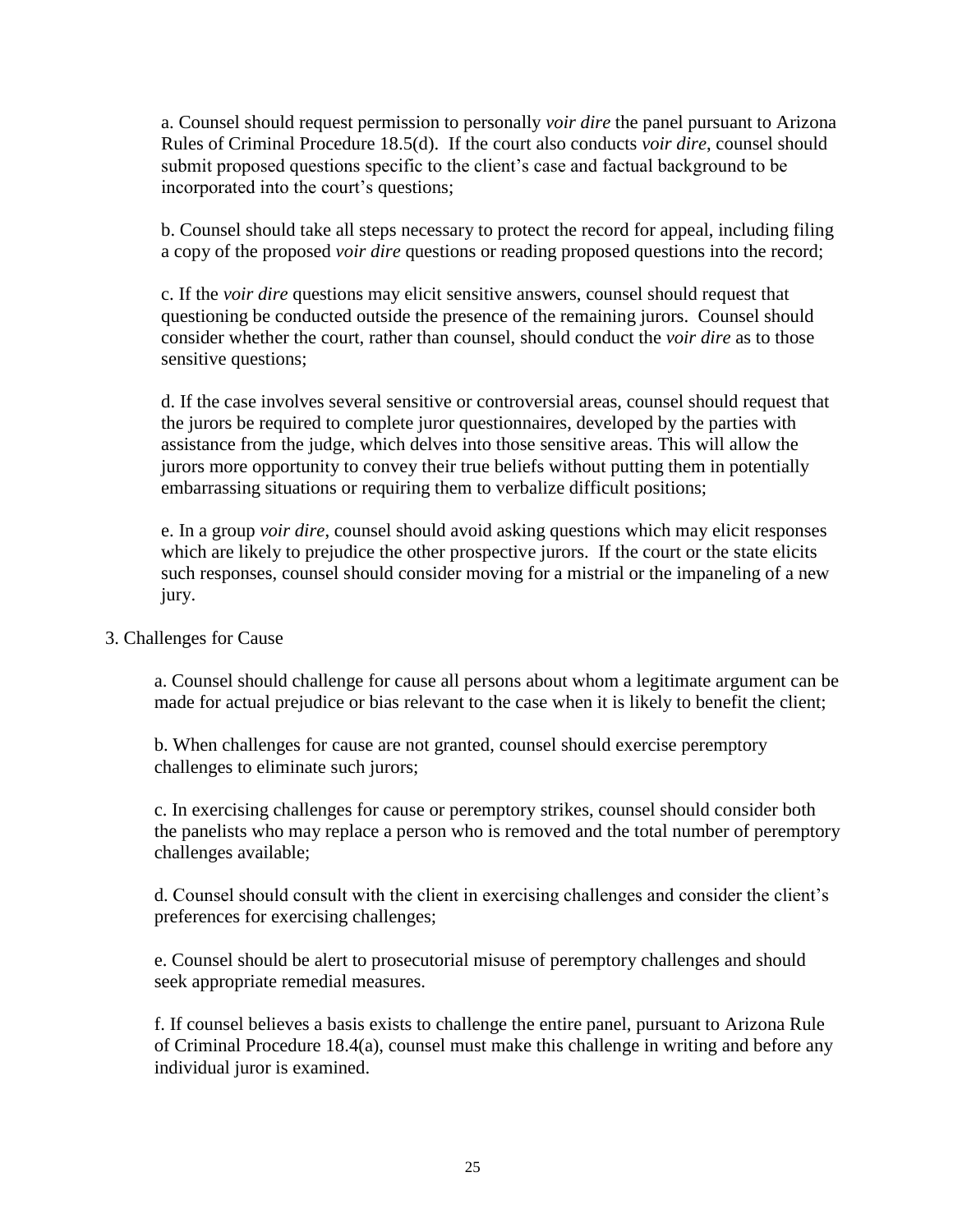#### **C. Defense Strategy**

Counsel should develop, in consultation with the client, an overall defense strategy. In deciding on defense strategy, counsel should consider whether the client's interests are best served by not putting on a defense case, and instead relying on the prosecution's failure to meet its constitutional burden of proving each element beyond a reasonable doubt.

#### **D. Opening Statement**

1. Prior to delivering an opening statement, counsel should ask for sequestration of potential witnesses, unless a strategic reason exists for not doing so.

2. Counsel should be familiar with the law of the jurisdiction and the individual trial judge's rules regarding the permissible content of an opening statement;

3. Counsel should consider the strategic advantages and disadvantages of disclosure of particular information or commitment to a tenuous position during opening statement;

4. In very rare instances, counsel should consider the strategic advantage of deferring the opening statement until the beginning of the defense case;

5. Counsel should never forego the opportunity to give an opening statement;

6. Counsel's objectives in making an opening statement may include the following:

a. To provide an overview of the defense case;

b. To identify the weaknesses of the prosecution's case;

c. To emphasize the prosecution's burden of proof;

d. To summarize the testimony of witnesses, and the role of each in relationship to the entire case;

e. To describe the exhibits which will be introduced and the role of each in relationship to the entire case;

f. To clarify the jurors' responsibilities;

g. To state the ultimate inferences which counsel wishes the jury to draw.

7. Counsel should consider incorporating the promises the prosecutor makes to the jury during opening statement into the defense summation.

8. Whenever the prosecutor oversteps the bounds of a proper opening statement, counsel should consider objecting, requesting a mistrial, or seeking cautionary instructions, unless tactical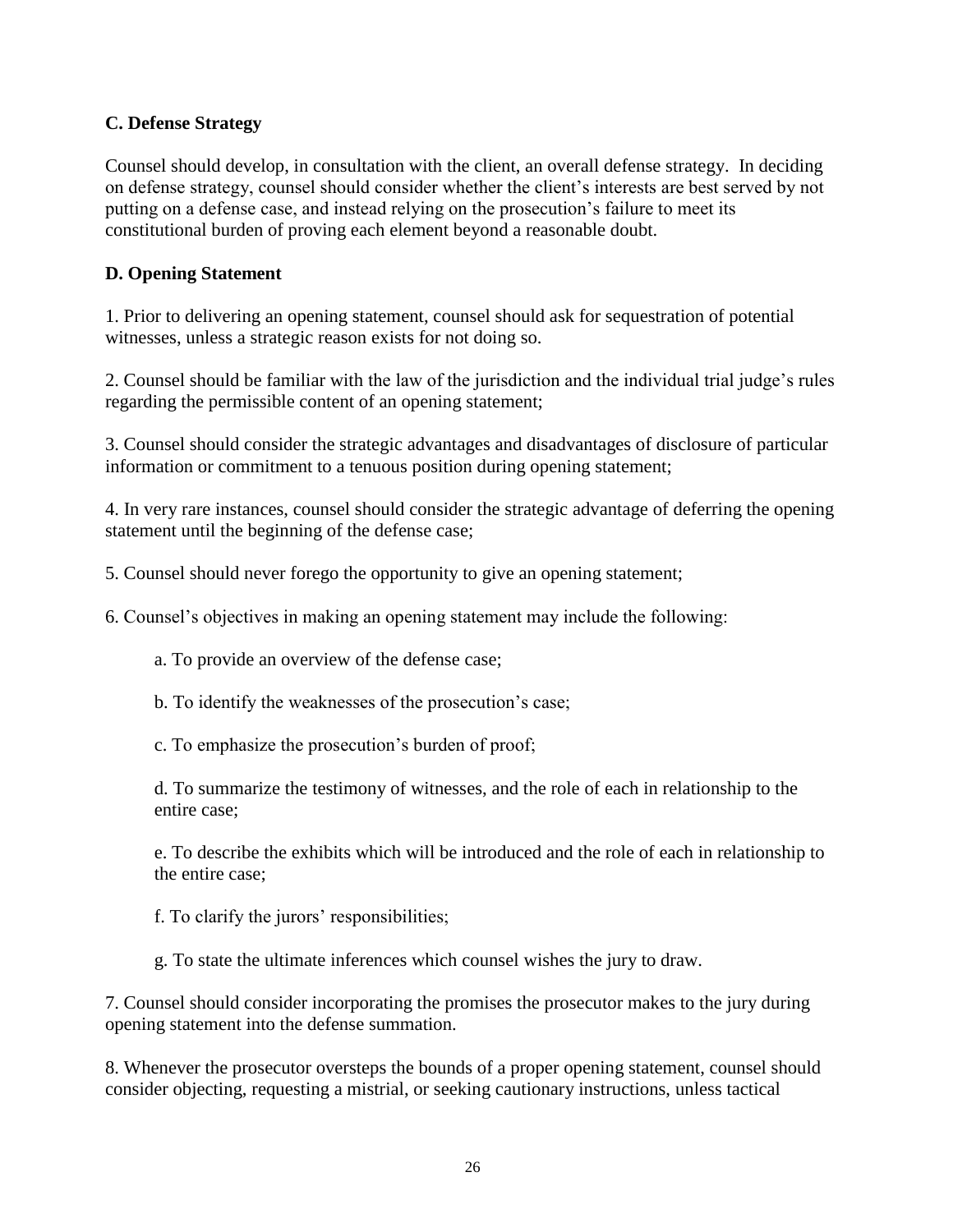considerations weigh against any such objections or requests. Such tactical considerations may include but are not limited to:

a. The significance of the prosecutor's error;

b. The possibility that an objection might further enhance the significance of the information in the jury's mind;

c. Whether there are any rules made by the judge against objecting during the other attorney's opening statement.

#### **E. Confronting the Prosecution's Case**

1. Counsel should attempt to anticipate weaknesses in the prosecution's proof and consider researching and preparing motions for judgment of acquittal.

2. In preparing for cross-examination, counsel should be familiar with the applicable law and procedures concerning cross-examination and impeachment of witnesses. In order to develop material for impeachment or to discover documents subject to disclosure, counsel should be prepared to question witnesses as to the existence of prior statements which they may have made or adopted.

3. In preparing for cross-examination, counsel should:

a. Anticipate the need to integrate cross-examination, the theory of the defense and closing argument;

b. Consider whether cross-examination of each individual witness is likely to generate helpful information. Guard against merely reiterating and affirming the State's case;

c. Anticipate those witnesses the prosecutor might call in its case-in-chief or in rebuttal;

d. Consider a cross-examination plan for each of the anticipated witnesses;

e. Review all prior statements of the witnesses and any prior relevant testimony of the prospective witnesses;

f. Be alert to inconsistencies in witnesses' testimony;

g. Be alert to possible variations in witnesses' testimony;

h. Be alert to significant deficiencies or omissions in the testimony or actions of any witness, e.g. investigative steps not taken, persons not interviewed by the police, failure to mention obvious physical characteristics, etc.;

i. Where appropriate, review relevant statutes and local police regulations for possible use in cross-examining police witnesses;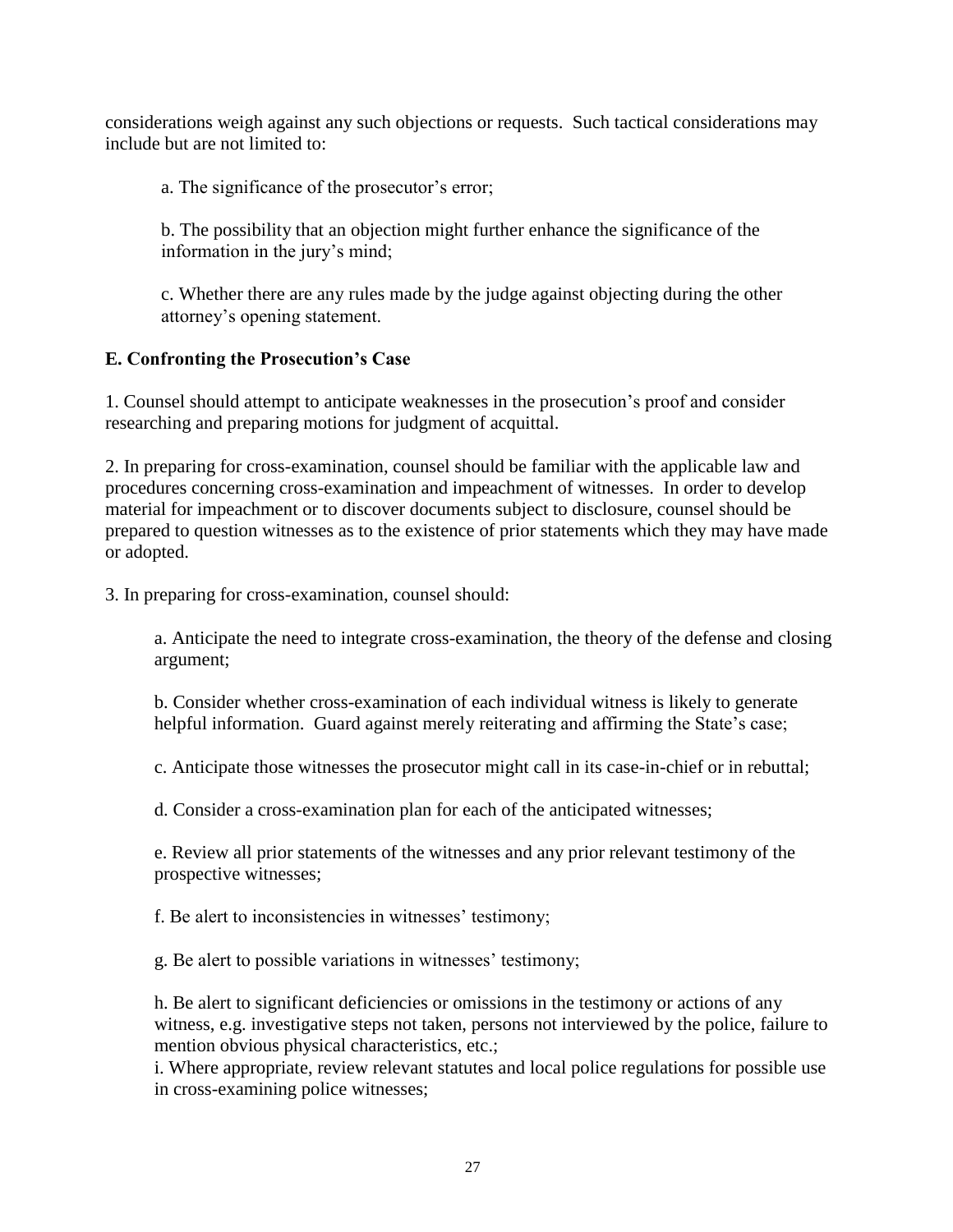j. Have available certified copies of prior convictions or pending cases of witnesses to be used for impeachment purposes;

k. Be alert to issues relating to witness credibility, including bias and motive for testifying.

4. Counsel should consider conducting a voir dire examination of potential prosecution witnesses who may not be competent to give particular testimony, including expert witnesses whom the prosecutor may call.

5. Counsel should be aware of the applicable law of the jurisdiction concerning competency of witnesses in general and admission of expert testimony in particular in order to be able to raise appropriate objections.

6. Before beginning cross-examination, counsel should ascertain whether the prosecutor has provided copies of all prior statements of the witnesses ad required by Rule 15 of the Rules of Criminal Procedure. If disclosure has not bee made, counsel should seek a continuance in order to be adequately prepared. If new disclosure dramatically changes the course of the trial, counsel should move for a dismissal, a mistrial, preclusion of the witness' testimony, or other appropriate sanctions.

7. Unless it is clearly frivolous, at the close of the prosecution's case and out of the presence of the jury, counsel should move for a judgment of acquittal on each count charged. Counsel should request, when necessary, that the court immediately rule on the motion, in order that counsel may make an informed decision about whether to present a defense case.

# **F. Stipulations**

Counsel should carefully consider the advantages and disadvantages before entering into stipulations concerning the prosecution's case. Counsel should consider the possibility of receiving the prosecutor's stipulation to defense evidence in exchange for counsel's stipulation to prosecution evidence or some other benefit to the client.

# **G. Presenting the Defense Case**

1. Counsel should develop, in consultation with the client, a sensible overall defense strategy.

2. Counsel should consider and advise the client whether the client's interests are best served by not offering testimony or evidence, but by relying on the prosecution's failure to meet its burden of proof.

3. Counsel should discuss with the client all of the considerations relevant to the client's decision whether to testify, including the likely areas of cross-examination and impeachment.

4. Counsel should understand both the elements and tactical considerations of any affirmative defense, and should know whether the client bears a burden of persuasion or a burden of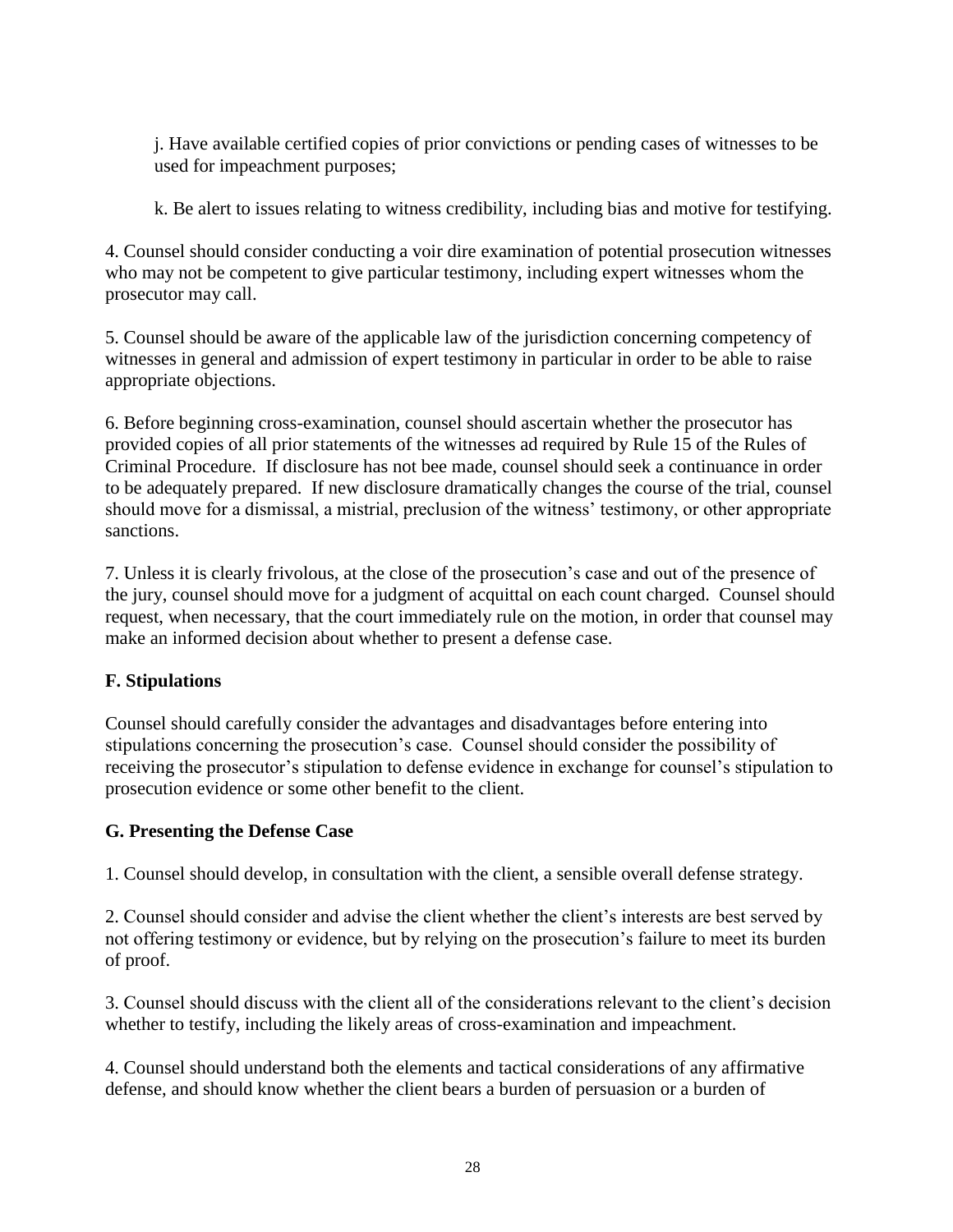production.

5. In preparing for presentation of a defense case, counsel should, where appropriate:

a. Consider all potential evidence which could corroborate the defense case, and the import of any evidence which is missing;

b. After discussion with the client, make the decision whether to call any witnesses;

c. Develop a plan for direct examination of each potential defense witness;

d. Determine the implications that the order of witnesses may have on the defense case;

e. Consider the possible use and careful preparation of character witnesses, along with the risks of rebuttal and wide-ranging cross-examination;

f. Consider the need for expert witnesses, especially to rebut any expert opinions offered by the prosecution;

g. Consider the use of physical or demonstrative evidence and the witnesses necessary to admit it;

h. Attempt to obtain the prior records of all defense witnesses.

6. In developing and presenting the defense case, counsel should consider the implications it may have for a rebuttal by the prosecutor;

7. Counsel should prepare all witnesses for all foreseeable direct and cross-examination. Counsel should also advise witnesses of suitable courtroom dress, demeanor and procedures, including sequestration.

8. Counsel should systematically analyze all potential defense evidence for evidentiary problems. Counsel should research the law and prepare legal arguments in support of the admission of each piece of testimony or other evidence.

9. Counsel should conduct a direct examination that follows the rules of evidence, effectively presents the defense theory, and anticipates/defuses potential weak points.

10. If an objection is sustained, counsel should make appropriate efforts to rephrase the question(s) and/or make an offer of proof.

11. Counsel should guard against improper cross-examination by the prosecutor.

12. Counsel should conduct redirect examination as appropriate.

13. At the close of the defense case, counsel should renew any previously filed motions for a directed verdict of not guilty on each count charged and/or aggravated element.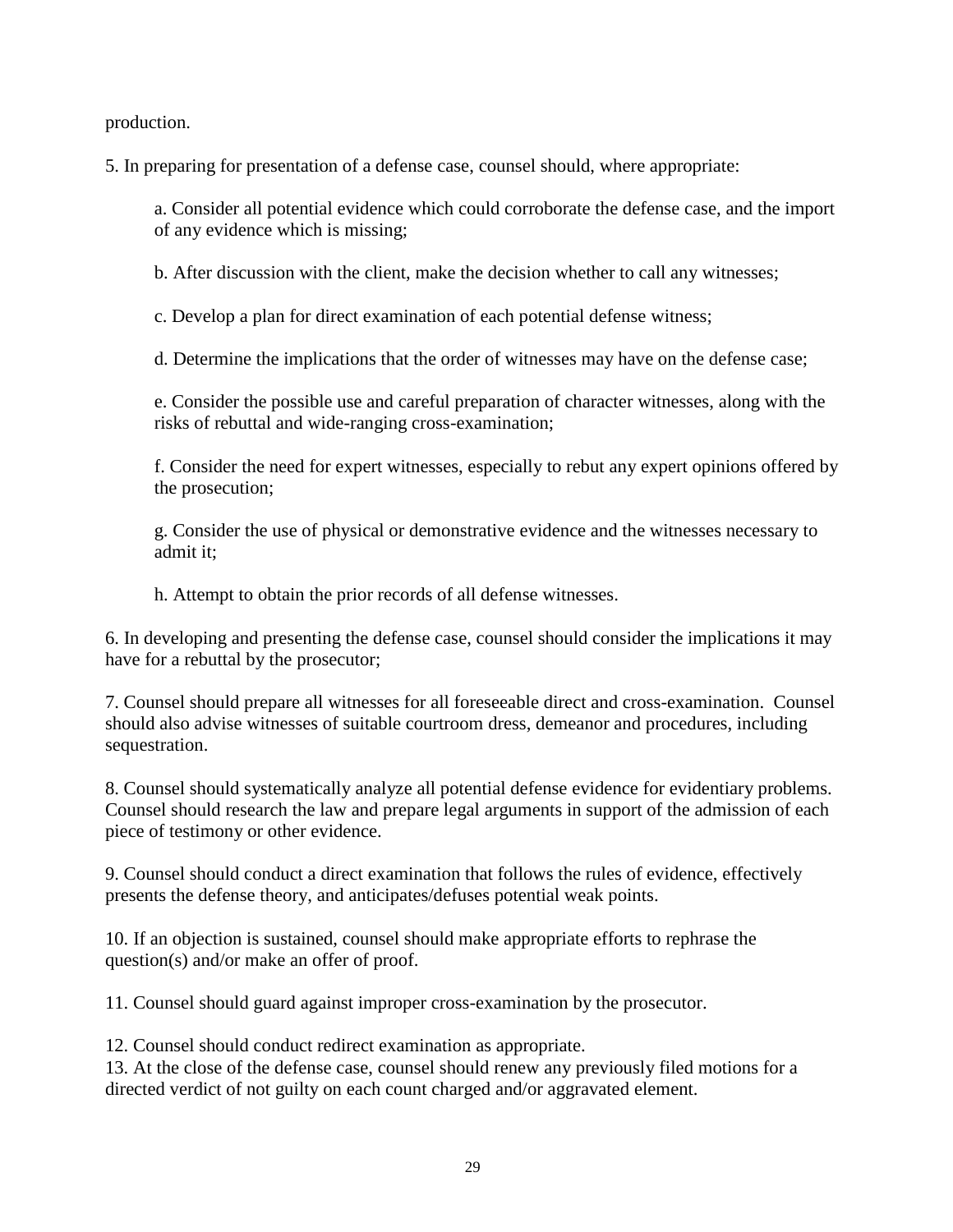14. Counsel should keep a record of all exhibits identified or admitted.

# **H. Closing Argument**

1. Before closing argument, counsel must file and should seek to obtain rulings on all requests for instructions in order to tailor or restrict the argument properly in compliance with the Court's rulings;

2. Counsel should be familiar with the law and the individual judge's practice concerning time limits, objections, and substance of closing arguments;

3. In developing closing argument, counsel should review the proceedings to determine what aspects can be used and persuasively argued in pursuit of the defense theory of the case. Counsel should consider:

- a. Highlighting weaknesses in the prosecution's case, including what potential corroborating evidence is missing;
- b. Favorable inferences to be drawn from the evidence;
- c. Incorporating into the argument:
	- 1) Helpful testimony from direct and cross examination;
	- 2) Verbatim instructions drawn from the expected jury instructions;
	- 3) Responses to anticipated prosecution arguments;
	- 4) Visual aids and exhibits
- d. The effects of the defense argument on the prosecutor's possible rebuttal argument.

4. Whenever the prosecutor exceeds the scope of permissible argument, counsel must object either immediately and at the close of the argument, and if merited and beneficial to the defense case, seek a mistrial. Counsel should also determine whether to seek a cautionary instruction or whether such an instruction would call undue attention to the inappropriate argument.

#### **I. Jury Instructions**

1. Counsel must file proposed or requested jury instructions as required by the judge, but in all circumstances prior to closing arguments;

2. Counsel should be familiar with the law and the individual judge's practices concerning ruling on proposed instructions, instructing the jury, use of standard instructions and preserving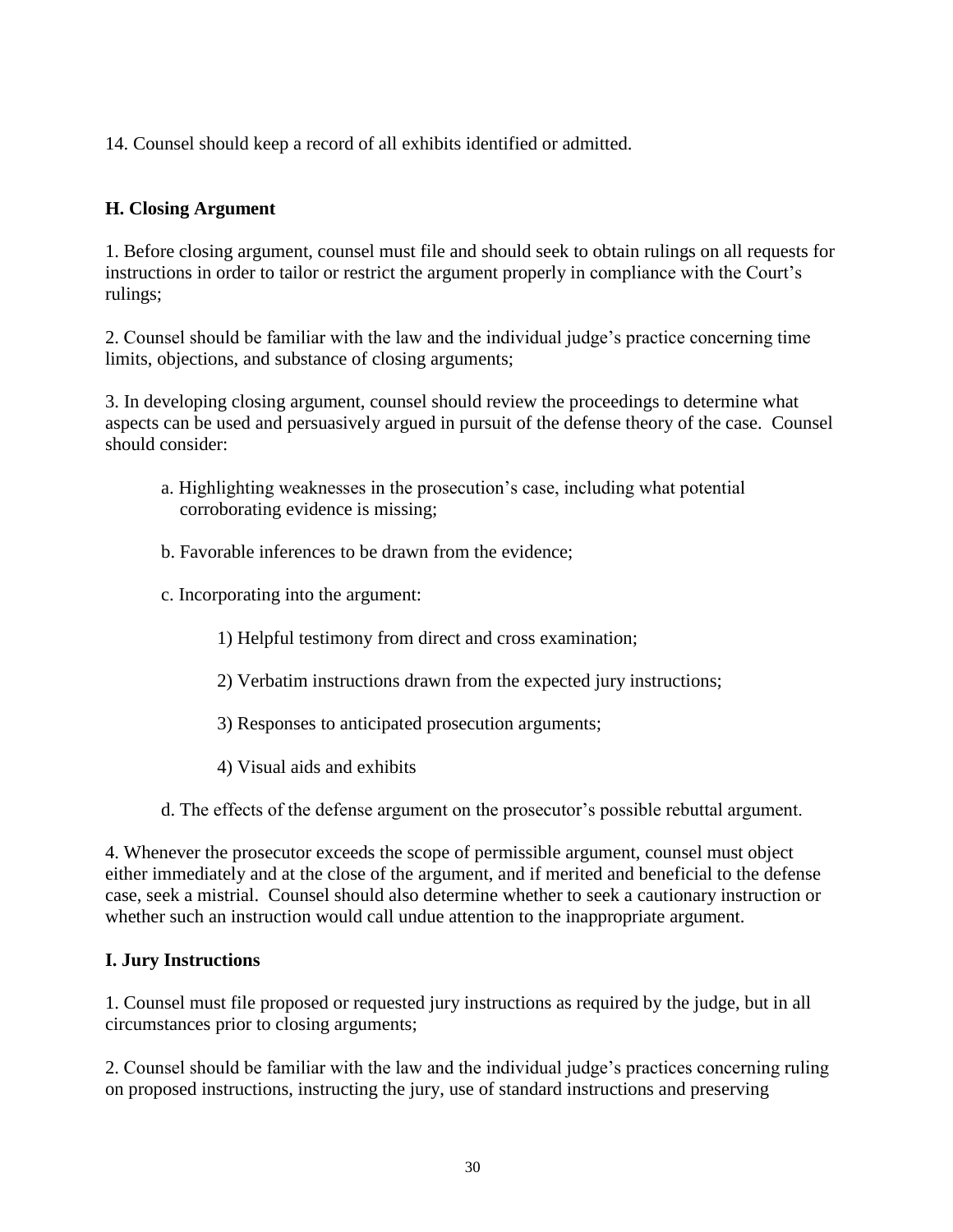objections to the instructions;

3. Counsel should submit both standard and modified jury instructions tailored to the particular circumstances of the case and should provide case law in support of the proposed instructions;

4. Counsel should seek instructions and forms of verdict for lesser-included offenses where appropriate and with the authorization of the client;

5. Where appropriate, counsel should object and argue against instructions proposed by the prosecution;

6. If the court refuses to adopt instructions requested by counsel, or gives instructions over counsel's objection, counsel should take all steps necessary to preserve the record, including filing a copy of the proposed instructions or reading the proposed instructions into the record;

7. During the delivery of the instructions to the jury, counsel should be alert to any deviations from the judge's planned instructions. After the charge, counsel should object on a timely basis to deviations and any other instructions unfavorable to the client, and if necessary, request additional or curative instructions;

8. If the court proposes giving supplemental instructions to the jury, either upon request of the jurors or upon their failure to reach a verdict, counsel should request that the judge give counsel a meaningful opportunity to be heard, outside the jury's presence, on the supplemental instruction that is delivered.

9. During the reading of the initial instructions and any supplemental instructions, object to the court proceeding with such instructions in the client's absence unless the client has waived his presence for this purpose.

# **J. Protection of the Client's Post-trial/Pre-Sentence Rights**

1. Where appropriate counsel should file a motion for new trial within 10 (ten) days as required by Rule 24.1 of the Arizona Rules of Criminal Procedure;

2. In determining whether or not a motion for new trial is appropriate, counsel should consider whether any of the following circumstances exist:

- a. The verdict is contrary to law or to the weight of the evidence;
- b. The prosecutor has been guilty of misconduct;
- c. Juror or jurors have been guilty of misconduct by:

1) Receiving evidence not properly admitted during trial;

2) Deciding the verdict by lot;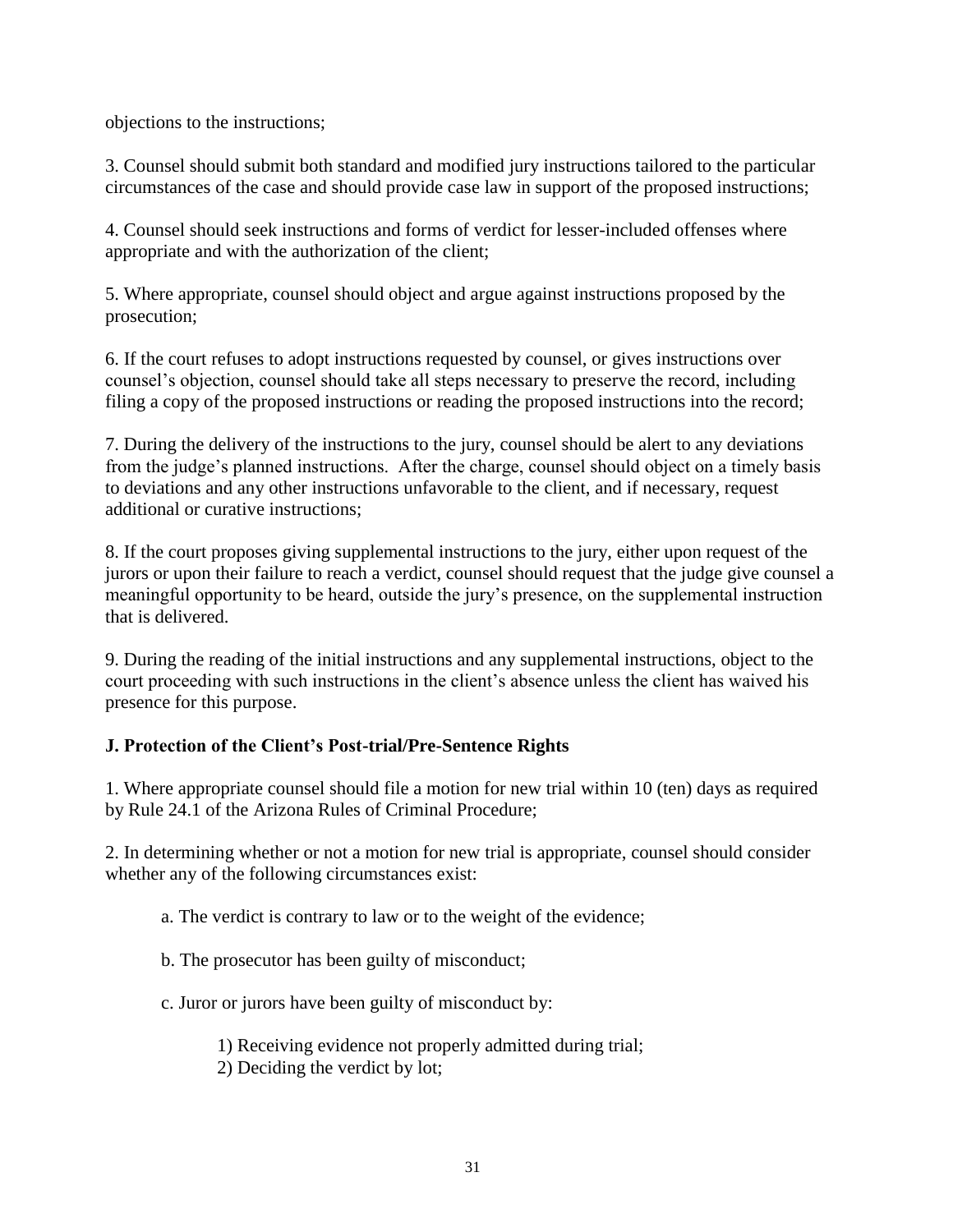3) Perjuring himself or herself or wilfully failing to respond fully to a direct question posed during the voir dire examination;

4) Receiving a bribe or pledging his or her vote in any other way;

5) Becoming intoxicated during the course of the deliberations;

6) Conversing before the verdict with any interested party about the outcome;

In those instances where counsel learns of jury misconduct, counsel should seek authorization from the court to contact the jurors and seek an evidentiary hearing to present evidence of jury misconduct to the court;

d. The court has erred in the decision of a matter or law, or in the instructions of the jury on a matter of law to the substantial prejudice of the client;

e. Any other reason which precluded the client from receiving a fair and impartial trial, not the result of the client's own actions or inaction

# **IX. POST-CONVICTION PROCEDURES**

# **A. Obligations of Counsel in Sentencing**

Among counsel's obligations in the sentencing process are:

1. Where a defendant chooses not to proceed to trial, to ensure that the plea agreement is negotiated with consideration of the sentencing, correctional, and financial implications;

2. To ensure the client is not harmed by inaccurate information or information that is not properly before the court in determining the sentence to be imposed;

3. To ensure all reasonably available mitigating and favorable information which is likely to benefit the client is presented to the court;

4. To develop a plan which seeks to achieve the least restrictive and burdensome sentencing alternative that is most acceptable to the client, and which can reasonably be obtained based on the facts and circumstances of the offense, the defendant's background, the applicable sentencing provisions, and other information pertinent to the sentencing decisions;

5. To ensure all information presented to the court which may harm the client and which is not shown to be accurate and truthful or is otherwise improper is stricken from the text of the presentence investigation report before distribution of the report;

6. To consider the need for and availability of sentencing specialists, and to seek the assistance of such specialists whenever possible and warranted.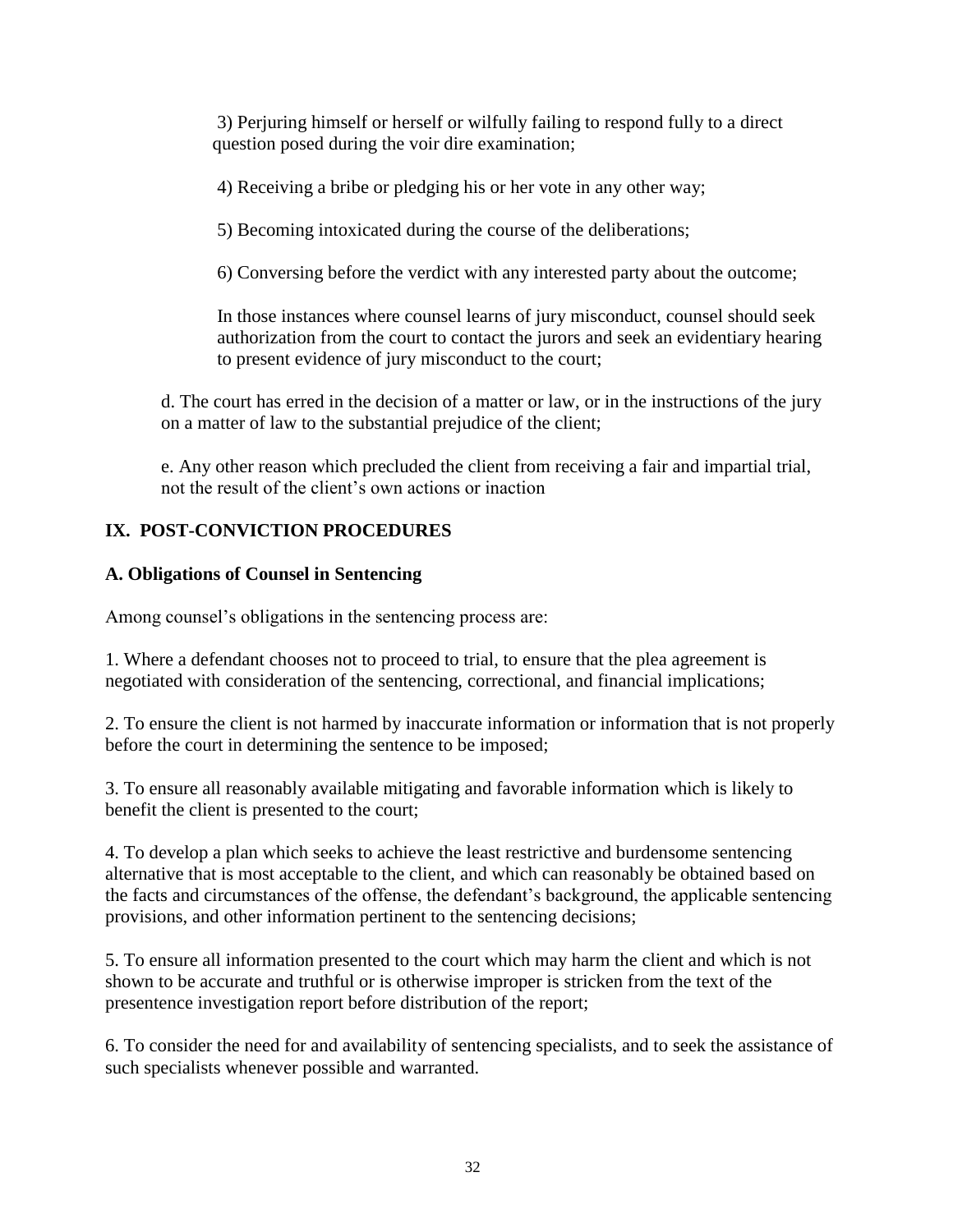#### **B. Sentencing Options, Consequences and Procedures**

1. Counsel should be familiar with the sentencing provisions and options applicable to the case, including:

- a. Any sentencing guideline structure;
- b. Deferred sentence, judgment without a finding, and diversionary programs;

c. Expungement and sealing of records;

- d. Probation or suspension of sentence and permissible conditions of probation;
- e. Restitution;
- f. Fines;
- g. Court costs;
- h. Imprisonment including any mandatory minimum;
- i. Confinement in a mental hospital or institution;
- j. Forfeiture.

2. Counsel should be familiar with direct and collateral consequences of the sentence and judgment, including:

- a. Credit for pretrial incarceration or detention;
- b. Parole eligibility and applicable parole release ranges;

c. Effect of good-time credits on the client's release date and how those credits are earned and calculated;

d. Place of confinement and level of security and classification;

- e. Self-surrender to place of custody;
- f. Eligibility for correctional programs and furloughs;
- g. Available drug rehabilitation programs, psychiatric treatment, and health care;
- h. Deportation;
- i. Use of the conviction for sentence enhancement in future proceedings;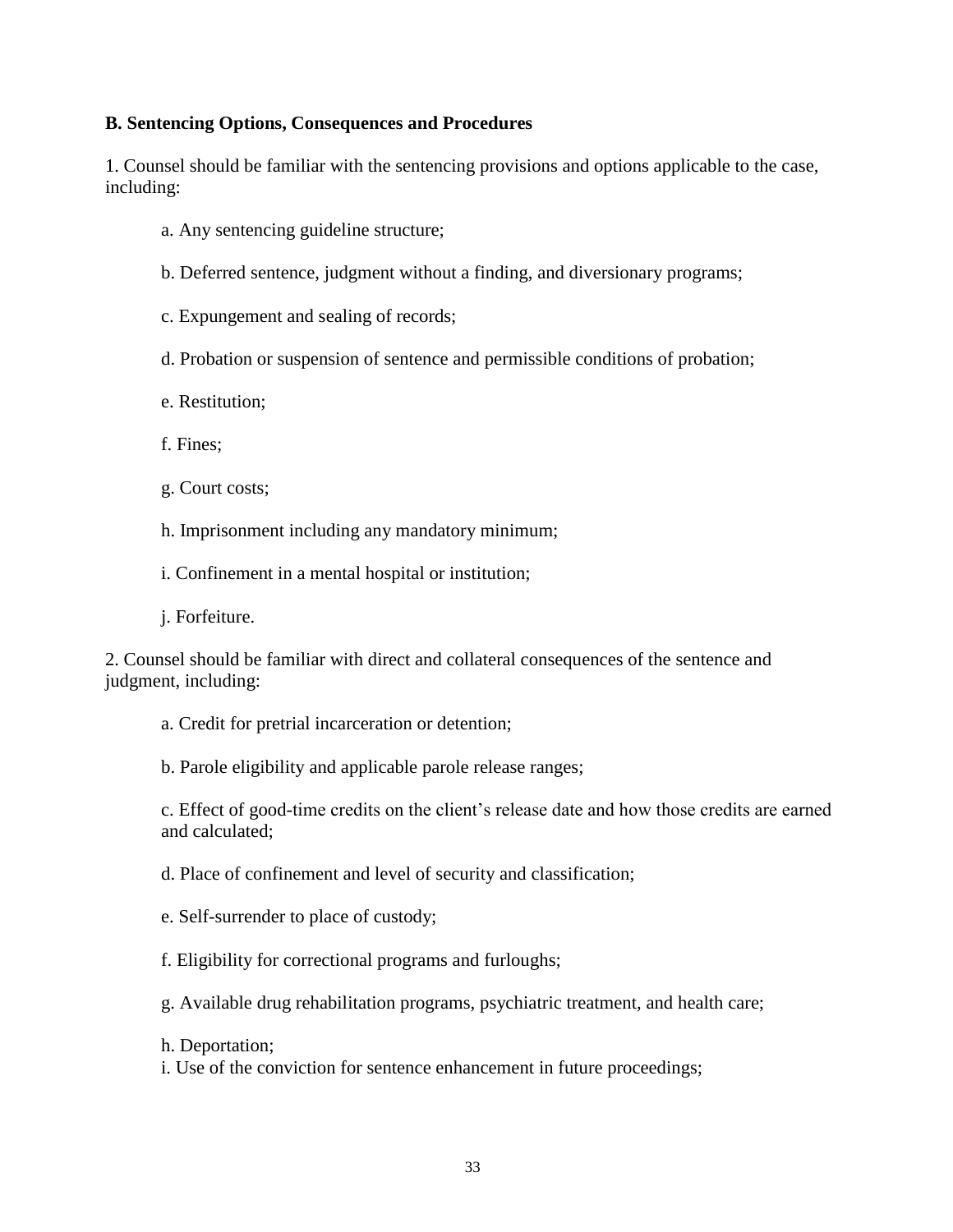j. Loss of civil rights;

k. Impact of a fine or restitution and any resulting civil liability;

l. Restriction on or loss of license.

3. Counsel should be familiar with the sentencing procedures, including:

a. The effect that plea negotiations may have upon the sentencing discretion of the court;

b. The procedural operation of any sentencing guideline system;

c. The effect of a judicial recommendation against deportation;

d. The practices of the officials who prepare the presentence report and the defendant's rights in that process;

e. The access to the presentence report by counsel and the defendant;

f. The prosecution's practice in preparing a memorandum on punishment;

g. The use of a sentencing memorandum by the defense;

h. The opportunity to challenge information presented to the court for sentencing purposes;

i. The availability of an evidentiary hearing to challenge information and the applicable rules of evidence and burdens of proof at such a hearing;

j. The participation that victims and prosecution or defense witnesses may have in the sentencing proceedings.

#### **C. Preparation for Sentencing**

In preparing for sentencing, counsel should consider the need to:

1. Inform the client of the applicable sentencing requirements, options, and alternatives, and the likely and possible consequences of the sentencing alternatives;

2. Maintain regular contact with the client prior to the sentencing hearing, and inform the client of the steps being taken in preparation for sentencing;

3. Obtain from the client relevant information concerning such subjects as:

a. His or her background and personal history;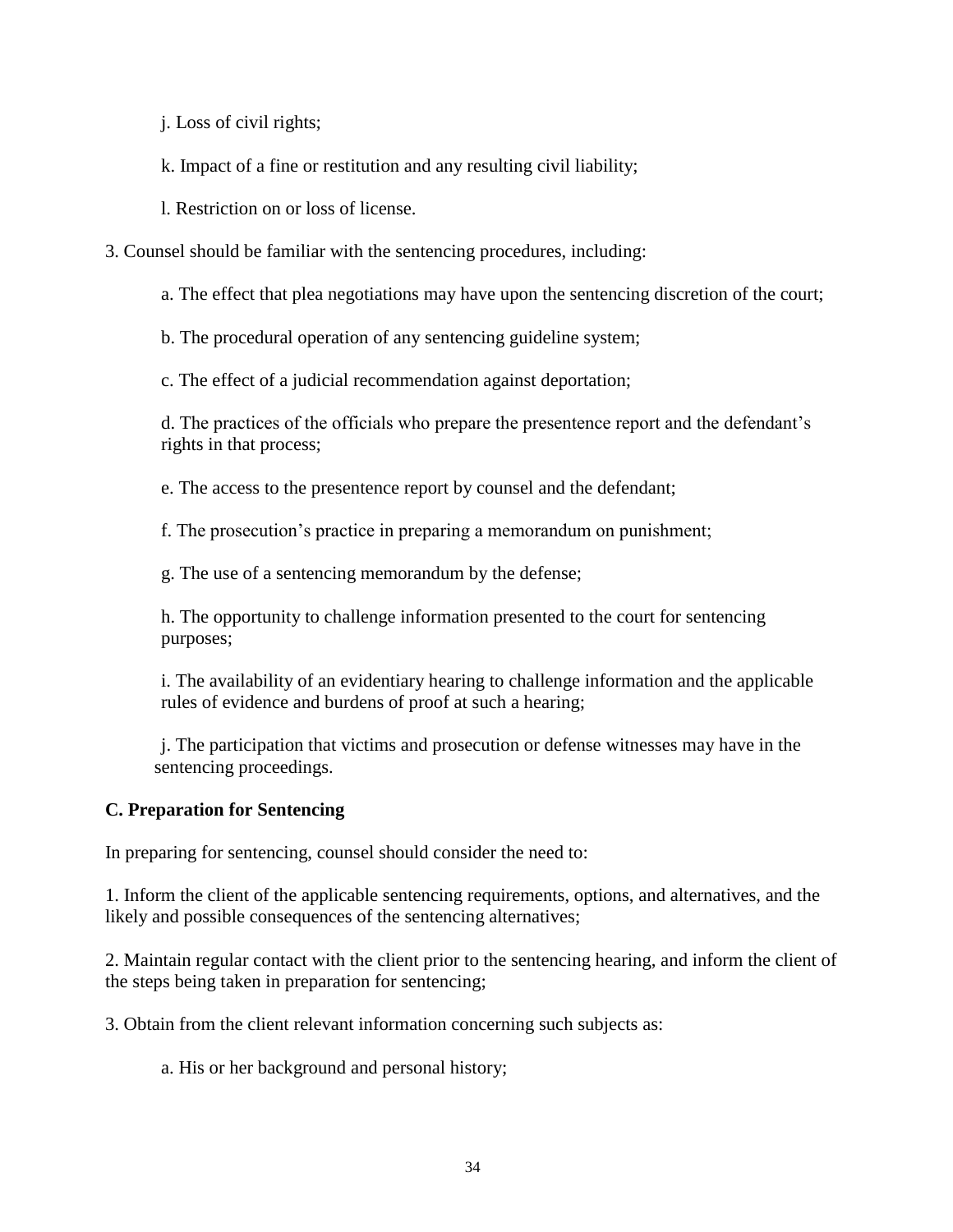- b. Prior criminal record;
- c. Employment history and skills;
- d. Education;
- e. Medical history and condition;
- f. Financial status;
- g. Family obligations and dependents

4. Prepare the client to be interviewed by the official preparing the presentence report;

5. Inform the client of the effects that admissions and other statement to the probation department or other individuals may have upon an appeal, retrial, parole proceedings, or other judicial proceedings, such as forfeiture or restitution proceedings;

6. When necessary to protect the interests of the client, or where circumstances warrant, be present or have counsel's representative present during the probation department's interview(s) of the client for purposes of preparing the presentence report;

7. Ensure the client has adequate time to review the presentence report;

8. Inform the client of his or her right to speak at the sentencing proceeding and assist the client in preparing the statement, if any, to be made to the court, considering the possible consequences of any admission of guilt upon an appeal, subsequent retrial or trial on other offenses;

9. Inform the client of the sentence or range of sentences counsel will ask the court to consider, if the client and counsel disagree as to the sentence or sentences to be urged upon the court, counsel shall inform the client of his or her right to speak personally for a particular sentence or sentences;

10. Collect documents and affidavits to support the defense position and, where relevant, prepare witnesses to testify at the sentencing hearing; where necessary counsel should specifically request the opportunity to present tangible and testimonial evidence.

#### **D. The Presentence Report**

Counsel should be familiar with the procedures concerning the preparation, submission, and verification of the presentence investigation report or similar document. In addition, counsel should:

1. Determine whether a presentence report will be prepared and submitted to the court prior to sentencing; where preparation of the report is optional, counsel should consider the strategic implications of requesting that a report be prepared;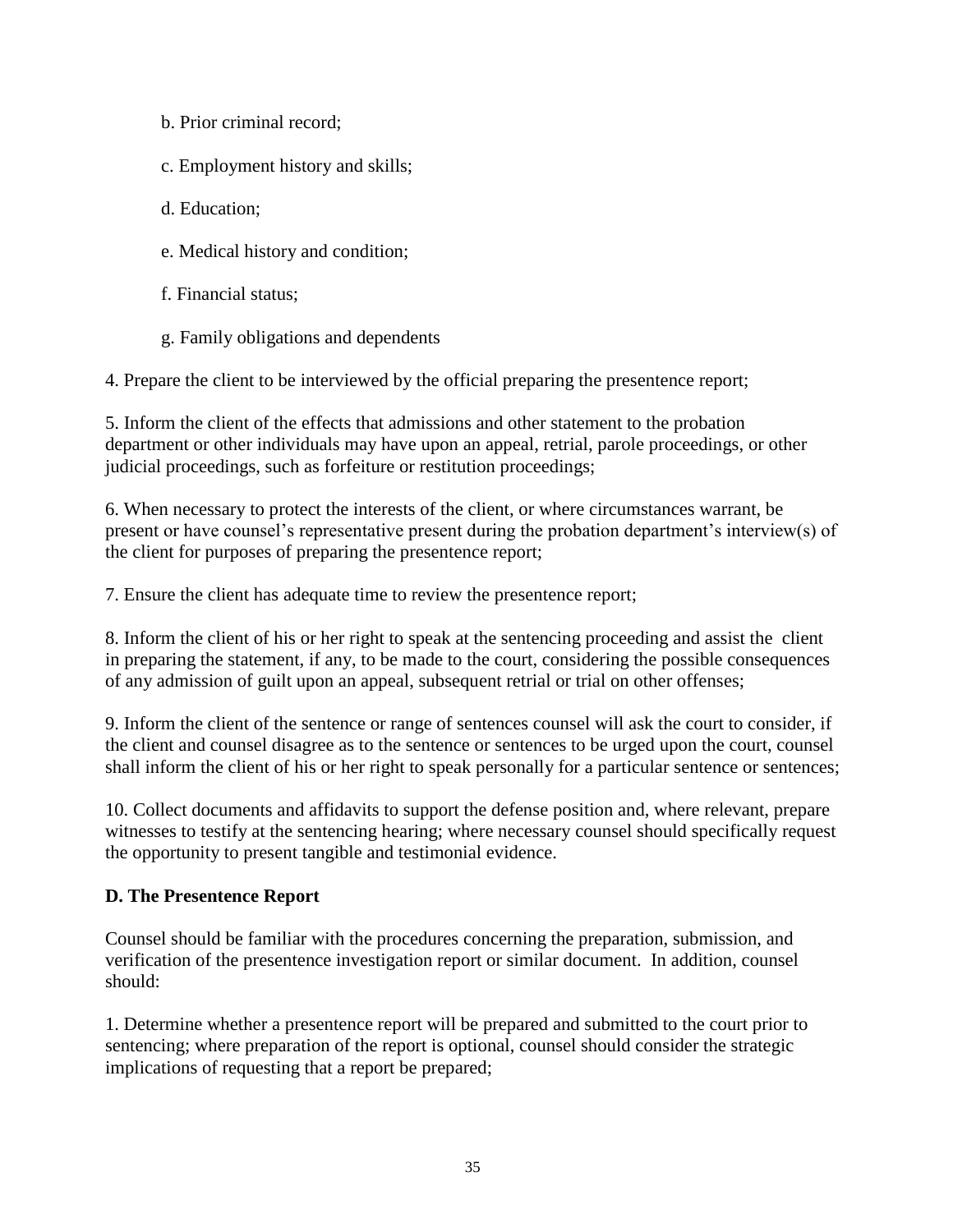2. Provide to the official preparing the report relevant information favorable to the client, including where appropriate the defendant's version of the offense;

3. Review the completed report;

4. Take appropriate steps to ensure that erroneous or misleading information which may harm the client is deleted from the report;

5. Take appropriate steps to preserve and protect the client's interests where the defense challenges information in the presentence report as being erroneous or misleading, and:

a. The court refuses to hold a hearing on a disputed allegation adverse to the defendant;

b. The prosecution fails to prove an allegation;

c. The court finds an allegation not proved.

Such steps include requesting that a new report be prepared with the challenged or unproved information deleted before the report of the memorandum is distributed to correctional and/or parole officials.

6. Where appropriate counsel should request permission to see copies of the report to be distributed to be sure that the information challenged has actually been removed from the report or memorandum.

#### **E. Defense Sentencing Memorandum**

Counsel should prepare and present to the court a defense sentencing memorandum where there is a strategic reason for doing so. Among the topics counsel may wish to include in the memorandum are:

1. Challenges to incorrect or incomplete information in the official presentence report and any prosecution sentencing memorandum;

2. Challenges to improperly drawn inferences and inappropriate characterizations in the official presentence report and any prosecution sentencing memorandum;

3. Information contrary to that before the court which is supported by affidavits, letters, and public records;

4. Information favorable to the defendant concerning such matters as the offense, mitigating factors and relative culpability, prior offenses, personal background, employment record and opportunities, education background, and family and financial status.

**F. Prosecution's Sentencing Position**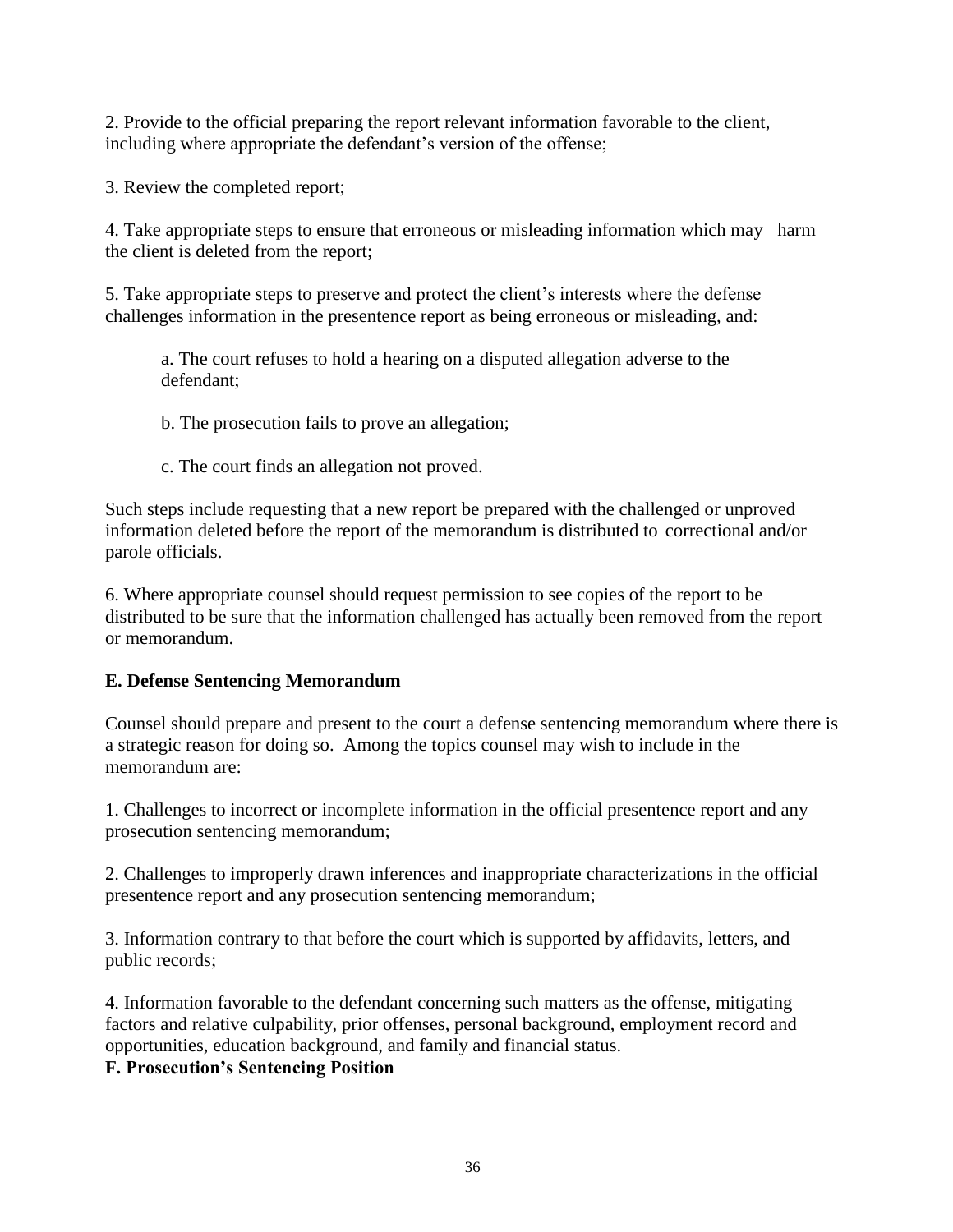1. Counsel should attempt to determine, unless there is a sound tactical reason not to do so, whether the prosecution will advocate that a particular type or length of sentence be imposed;

2. If a written sentencing memorandum is submitted by the prosecution, counsel should request to see the memorandum and verify that the information presented therein is accurate; if the memorandum contains erroneous or misleading information, counsel should take appropriate steps to correct the information unless there is a sound strategic reason not to do so;

3. If the prosecution makes oral statements to the presentence investigator in the process of preparing the presentence report, counsel should request information concerning those comments and be prepared to rebut those comments and/or provide the presentence investigator with additional information to mitigate the prosecutor's oral statements;

4. If the defense request to see the prosecution memorandum is denied, an application to examine the document should be made to the court or a motion made to exclude consideration of the report by the court and to prevent distribution of the memorandum to parole and correctional officials.

#### **G. Sentencing Process**

1. Counsel should be prepared at the sentencing proceeding to take the steps necessary to advocate fully for the requested sentence and to protect the client's interest;

2. Counsel should be familiar with the procedures available for obtaining an evidentiary hearing before the court in connection with the imposition of sentence;

3. In the event there will be disputed facts before the court at sentencing, counsel should consider requesting an evidentiary hearing. Where a sentencing hearing will be held, counsel should ascertain who has the burden of proving a fact unfavorable to the client, be prepared to object if the burden is placed on the defense, and be prepared to present evidence, including testimony of witnesses, to contradict erroneous or misleading information unfavorable to the client;

4. Where information favorable to the client will be disputed or challenged, counsel should be prepared to present supporting evidence, including testimony of witnesses, to establish the facts favorable to the client;

5. Where the court has the authority to do so, counsel should request specific orders or recommendations from the court concerning:

- a. The place of confinement;
- b. Parole eligibility;
- c. Psychiatric treatment or drug rehabilitation;
- d. Permission for the client to surrender directly to the place of confinement;
- e. A recommendation again deportation of the client

f. Permission for the client to petition the board of executive clemency for a commutation of sentence within 90 days after being committed to the custody of the department of corrections where the sentence required to be imposed by law is clearly excessive.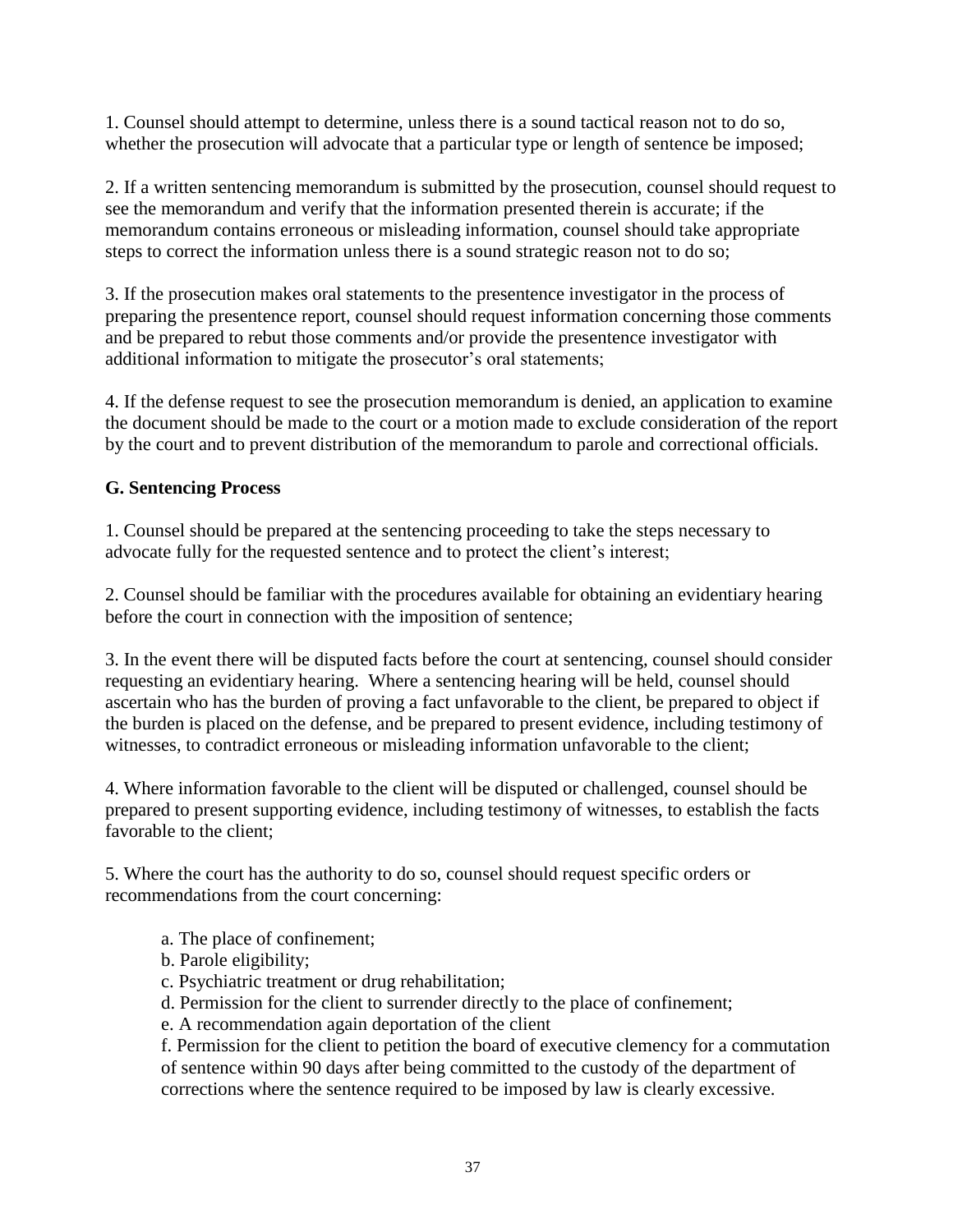6. Where appropriate, counsel should prepare the client to personally address the court.

# **X. POST-DISPOSITION PROCEDURES**

# **A. Appeals**

When the client has been convicted after a bench or jury trial or been found in violation of his or her probation after an evidentiary hearing, counsel should:

1. Inform the client of his or her right to appeal the judgment of guilt and sentence and the action that must be taken to perfect an appeal. If the client has proceeded to a jury trial, a Notice of Appeal should be filed unless:

a. There is a specific reason not to do so;

b. The client expressly waives the right to file an appeal after proper advice; or

c. The client received a favorable result at trial which may be overturned in the event the state files a cross-appeal.

2. Where the client wishes to file an appeal, file a notice of appeal on the client's behalf in accordance with the Rules of Criminal Procedure within 20 days of sentencing, and take any other steps as are necessary to preserve the defendant's right to appeal.

3. Explain the nature of any appellate issues which are then known to counsel and the likelihood of success of those issues on review;

4. Explain the time delays that may be involved in the processing of the appeal and inability to obtain a stay of the sentence pending appeal;

5. Whenever possible, ensure that new counsel is assigned to review the record and prepare the appeal; and

6. Cooperate with appellate counsel assigned to handle the appeal.

# **B. Petitions for Post-Conviction Relief**

When the client has been convicted as the result of a plea of guilty, or has admitted to a violation or violations of probation, counsel should:

1. Inform the client of his or her right to file a Petition for Post-Conviction Relief (Rule 32) and the action that must be taken to institute those proceedings;

2. Where the client wishes to file a Petition for Post-Conviction Relief but is unable to do so without the assistance of counsel, file the Notice of Post-Conviction Relief within 90 days of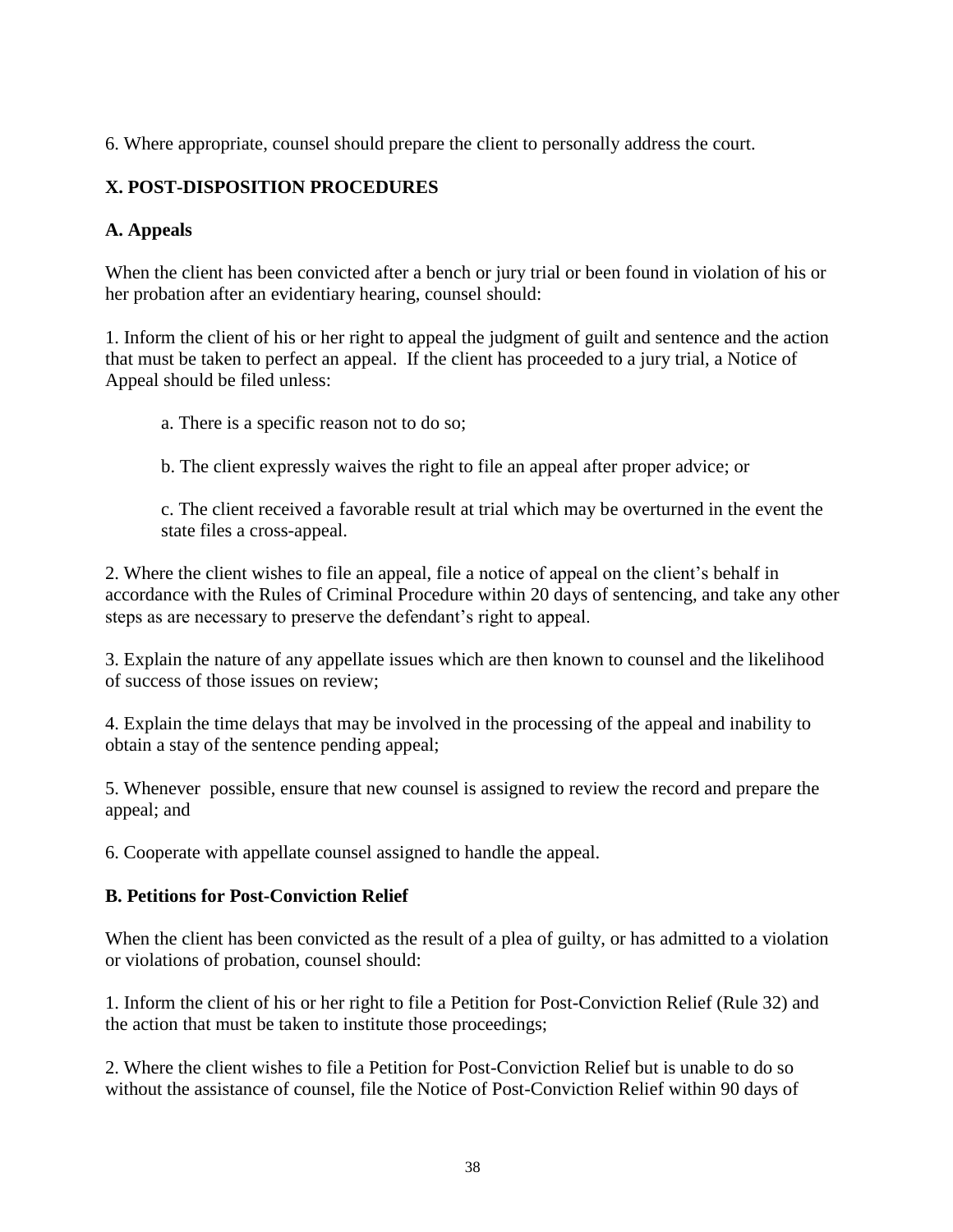entry of judgment and sentencing. Counsel should file the Notice on behalf of the client even in those instances where the client expresses a desire to claim ineffective assistance of counsel as a ground for relief;

3. Explain the nature of any issues known to counsel which might be legitimately raised in the Petition for Post-Conviction relief, and the likelihood of a successful outcome on those issues;

4. Explain the time delays involved in Post-Conviction proceedings and the unlikelihood of obtaining a stay of the sentence pending the outcome;

5. Whenever possible, ensure that new counsel is assigned to review the record and prepare the petition. If there is an arguable claim of ineffective assistance of counsel, move to withdraw as counsel if assigned counsel or a member of assigned counsel's agency or firm was counsel at the proceedings below;

6. Cooperate with counsel assigned to handle the Post-Conviction Relief proceedings.

# **C. Other Post-Conviction Motions**

After the client is sentenced, counsel should:

1. File motions to vacate judgment and for modification of sentence, when grounds exist, within 60 of the entry of judgment and sentence pursuant to Rules of Criminal Procedure 24.2 and 24.3;

2. File motions for modification of probation in those instances where it is appropriate, pursuant to Rule 27.2 of the Rules of Criminal Procedure;

3. File motions for early termination of probation in those instances where it is appropriate, pursuant to Rule 27.3 of the Rules of Criminal procedure;

4. File motions to restore civil rights and set aside the conviction when and where appropriate pursuant to A.R.S. Secs. 13-905 to 912.01;

5. File motions for designation of Class 6 or other open-ended felonies as misdemeanors in a timely manner and where appropriate, pursuant to A.R.S. Sec. 13-702(G).

# **D. Retention of Records**

Counsel or counsel's agency or firm shall develop systems for retaining records of former clients for such a period of time a to ensure that the records are available for later judicial proceedings, or at a minimum until completion of the client's sentence or term of probation. In developing retention systems counsel should consider:

1. The need to retain records of prior mental health status examinations;

2. The need to retain records of specific findings of the court relative to future proceedings such